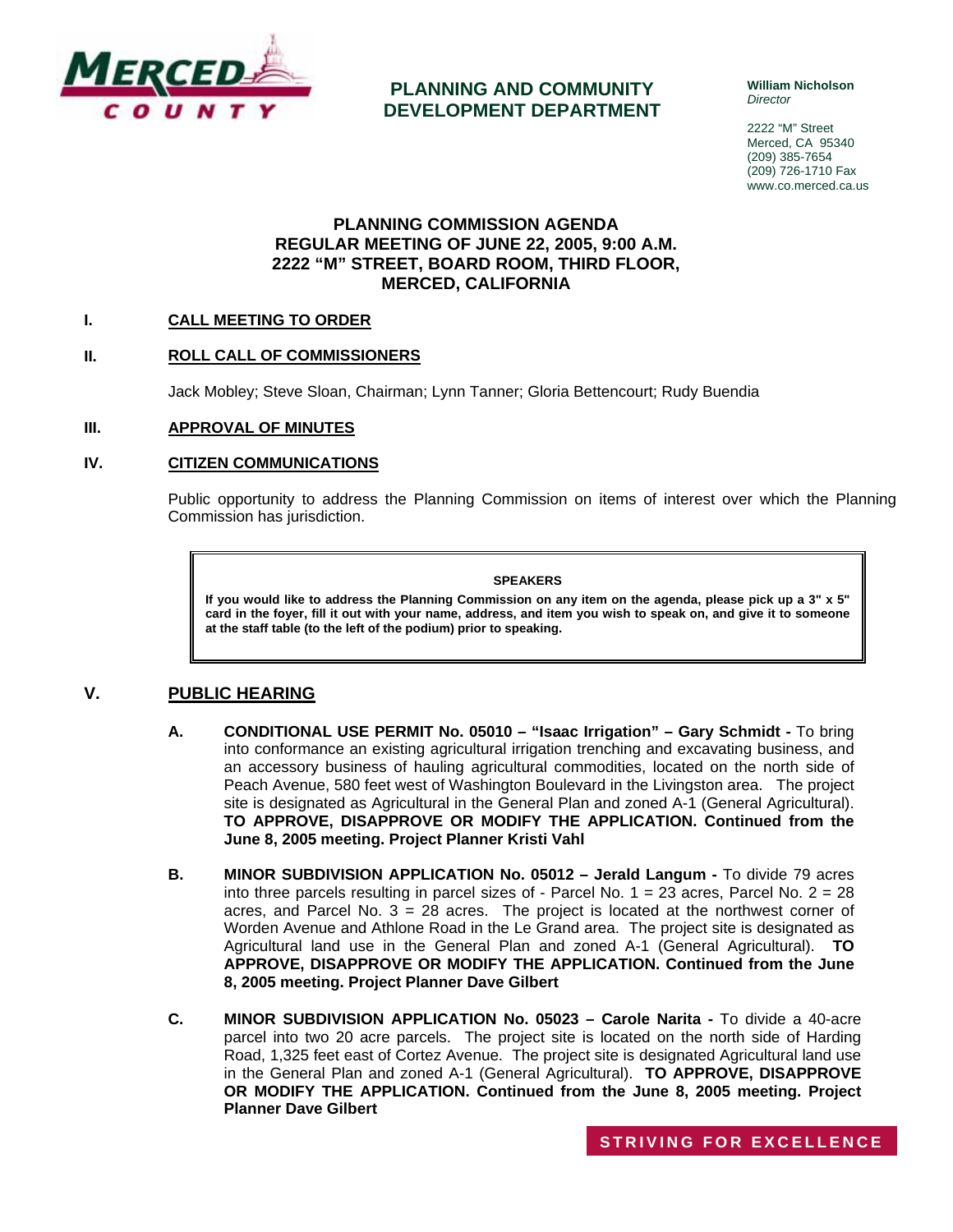- **D. MINOR SUBDIVISION APPLICATION No. 05016 William and Carolyn Ahlem** to divide a 40 acre parcel into two 20 acre parcels. The project is located on the northwest corner of Mitchell Road and Williams Avenue in the Hilmar area on land designated Agricultural in the General Plan and zoned A-1 (General Agricultural). **TO APPROVE, DISAPPROVE OR MODIFY THE APPLICATION. Continued from the June 8, 2005 meeting. Project Planner Jeff Wilson**
- **E. MINOR SUBDIVISION APPLICATION No. 05020 Karen Crane** To divide a 51 acre parcel into two parcels; Parcel  $1 = 20$  acres and Parcel  $2 = 31$  acres located west of Whitworth Road, north of Bunker Road in the Gustine area on land designated as Agricultural in the General Plan and zoned A-1 (General Agricultural). **TO APPROVE, DISAPPROVE OR MODIFY THE APPLICATION. Continued from the June 8, 2005 meeting. Project Planner Robert King**
- **F. CONDITIONAL USE PERMIT No. 05004 Cricket Communications** To install an unmanned wireless telecommunication facility, consisting of a 120 foot tall monopole, 9 antennas and associated equipment in the northeast portion of a 44 acre parcel. The project site is located on the west side of State Highway 99, approximately 700 feet south of its intersection with Le Grand Road, designated Agricultural in the General Plan and zoned A-1 (General Agricultural). **TO APPROVE, DISAPPROVE OR MODIFY THE APPLICATION. Continued from the June 8, 2005 meeting. Project Planner James Holland**
- **G. ADMINISTRATIVE PERMIT APPLICATION No. 05010 Andrew Harrington** To expand an existing horse boarding and training facility with a maximum of 80 horses and construct a barn. The project is located on the north side of Dickinson Ferry Road, 2,050 feet west of Gurr Road. The project site is designated Agricultural in the General Plan and zoned A-1 (General Agricultural). **TO APPROVE, DISAPPROVE OR MODIFY THE APPLICATION. This item was appealed to the Planning Commission from the Hearing Officer meeting of May 9, 2005. Project Planner Dave Gilbert**
- **F. ADMINISTRATIVE PERMIT APPLICATION No. 05014 Laith Mikha -** To establish a 5,000 sq. ft. recycling facility with portable office and a mobile food vendor (taco truck) onsite. The property is located on the north side of Azusa Road, 250 feet west of Hwy 33 in the Dos Palos "Y" SUDP. The property is designated Commercial land use in the General Plan and zoned C-2 (General Commercial). **TO APPROVE, DISAPPROVE OR MODIFY THE APPLICATION. Project Planner Kristi Vahl**
- **H. MINOR SUBDIVISION APPLICATION No. 05028 Frank and Delores Neves** To divide an 87 acre parcel into two parcels: Parcel No.  $1 = 63.34$  acres and Parcel No.  $2 = 23.97$ acres. The project is located on the west side of Box Car Road, 2000 feet north of Highway 152 in the Los Banos area, designated Agricultural in the General Plan and zoned A-1 (General Agricultural). **TO APPROVE, DISAPPROVE OR MODIFY THE APPLICATION. Project Planner Jeff Wilson**
- **I. MAJOR SUBDIVISION APPLICATION No. 03012 San Luis Ranch (Phase I) -** To divide 237 acres into 229 residential lots and a remainder parcel on property located east of State Highway 33, approximately ½ mile south of Henry Miller Road on land designated as Low Density Residential in the Santa Nella Community Specific Plan and zoned R-1-5000 (Single Family Residential). **TO APPROVE, DISAPPROVE OR MODIFY THE APPLICATION. Project Planner Robert King**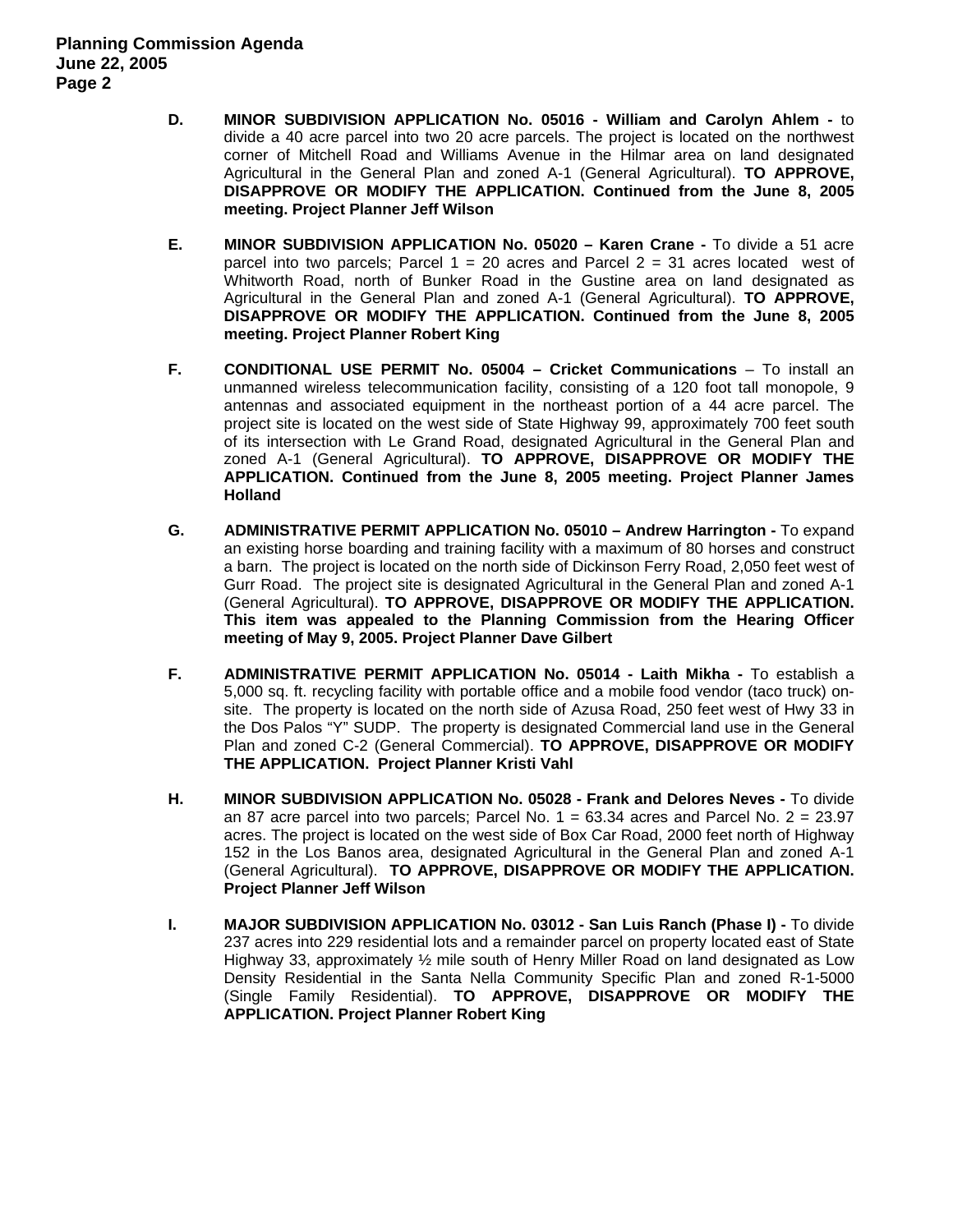

# **PLANNING AND COMMUNITY DEVELOPMENT DEPARTMENT**

**William Nicholson**  *Director* 

2222 "M" Street Merced, CA 95340 (209) 385-7654 (209) 726-1710 Fax www.co.merced.ca.us

**VI. CORRESPONDENCE**

### **VII. GENERAL BUSINESS**

- **A. "PRELIMINARY PLAN FOR THE REDEVELOPMENT OF CASTLE AIR FORCE BASE (Merced County Redevelopment Agency)** - To review the Preliminary Plan for the Redevelopment of the Castle Airport Aviation and Development Center and select the boundaries of the Redevelopment Project within the redevelopment survey area. The territory involves the former Castle Air Force Base boundary generally located north of Santa Fe Drive and west of Fox Road north of the City of Atwater. (1,867.3 acres) **TO ADOPT A RESOLUTION TO SELECT THE BOUNDARIES OF THE CASTLE AIR FORCE BASE REDEVELOPMENT PROJECT AND APPROVE THE PRELIMINARY PLAN FOR THE REDEVELOPMENT OF THE PROJECT AREA. Project Planner John LeVan**
- **B. Identification of Transportation projects for proposed Transportation Measure Marjie Kirn, Deputy Executive Director, MCAG**
- **VIII. DIRECTOR'S REPORT**

### **IX. ADJOURNMENT**

#### **APPEALS**

Any person may appeal any action of the Planning Director or Planning Commission within five (5) calendar days after the day the action is made. [Within ten (10) calendar days of action on subdivisions]. The deadline for appeals of Planning Commission actions, excluding subdivisions, is 5:00 p.m. on the Monday following the Planning Commission meeting. Please note that appeals may not be submitted on days that the County is officially closed.

Appeals of Planning Director's actions may be filed with the Planning Department and appeals of Planning Commission actions may be filed with the Clerk of the Board of Supervisors. Appeals must state appellant's name, action appealed and reasons for appeal. A filing fee set by Resolution of the Board of Supervisors must be submitted with the written appeal.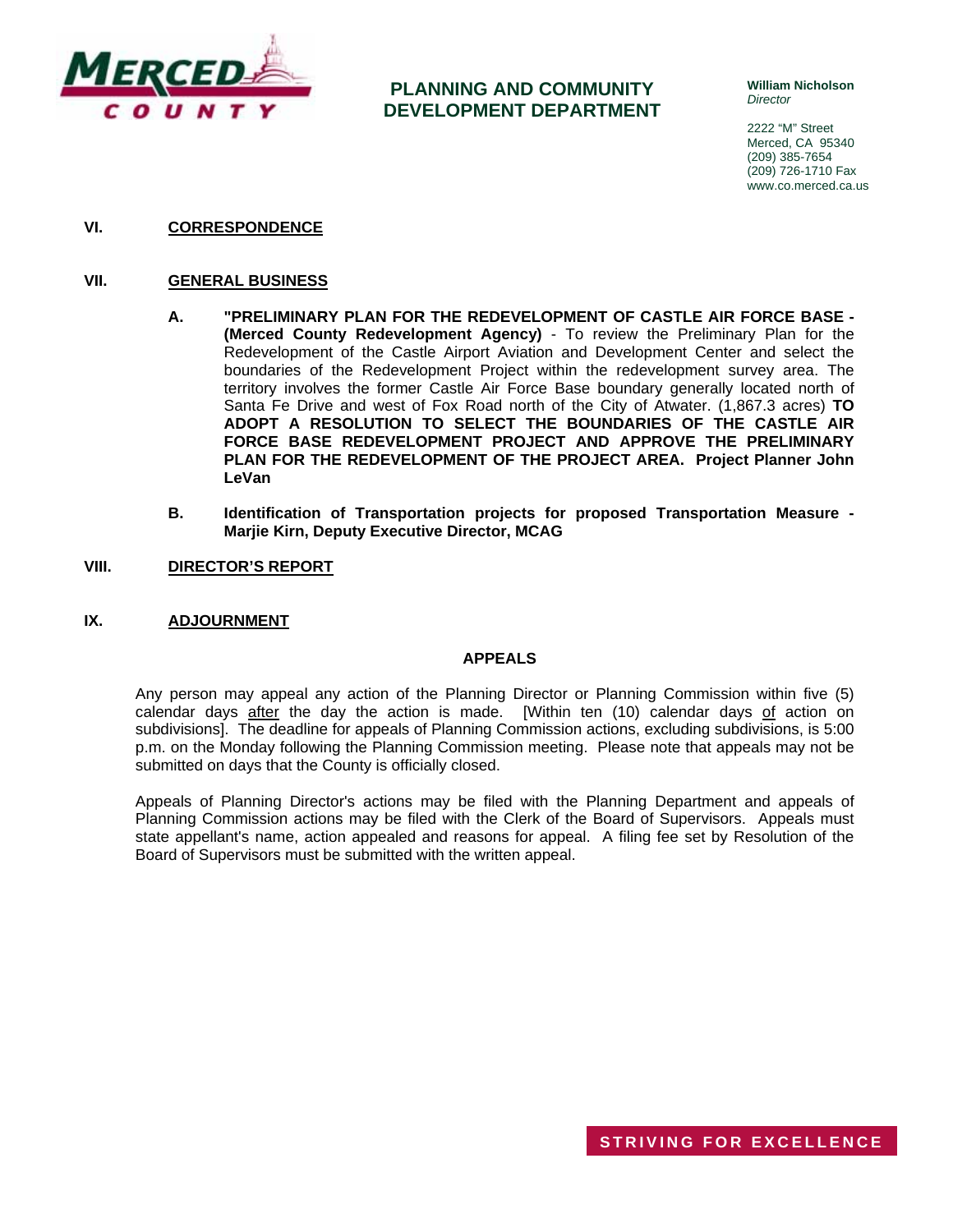# **MERCED COUNTY PLANNING COMMISSION MINUTES FOR MEETING OF JUNE 22, 2005**

A recording on tape and original minutes (for reference purposes only) of the Merced County Planning Commission meeting of June 22, 2005, are available in the Merced County Planning and Community Development Department, 2222 "M" Street, Second Floor, Merced, California.

# **I. CALL MEETING TO ORDER**

The regularly scheduled meeting of the Merced County Planning Commission was called to order at 9:10 a.m., on June 22, 2005, in the Board Chambers located at 2222 "M" Street, Third Floor, Merced, California.

# **II. ROLL CALL OF COMMISSIONERS**

| Commissioners Present: | <b>Commissioner Jack Mobley</b><br>Commissioner Steve Sloan-Chairman<br><b>Commissioner Lynn Tanner</b><br><b>Commissioner Rudy Buendia</b>                                                                                                                                                                   |
|------------------------|---------------------------------------------------------------------------------------------------------------------------------------------------------------------------------------------------------------------------------------------------------------------------------------------------------------|
| <b>Staff Present:</b>  | William Nicholson, Planning and Community Development<br>Director<br>Keith Woodcock, Assistant Director<br>Kim Lewallen, Recording Secretary<br>James Holland, Planner III<br>Robert King, Planner III<br>Dave Gilbert, Planner III<br>Kristi Vahl, Planner I<br>Jeff Wilson, Planner I<br>John LeVan, Senior |
| Legal Staff:           | Ruben Castillo, County Counsel                                                                                                                                                                                                                                                                                |

Commissioners Absent: Commissioner Gloria Bettencourt

# **III. APPROVAL OF MINUTES**

**M/S MOBLEY - BUENDIA, AND CARRIED BY A VOTE OF 4 - 0, THE PLANNING COMMISSION APPROVED THE MINUTES OF MAY 25, 2005 AND JUNE 8, 2005.**

# **IV. CITIZEN COMMUNICATIONS**

None

# **V. GENERAL BUSINESS**

**A. "PRELIMINARY PLAN FOR THE REDEVELOPMENT OF CASTLE AIR FORCE BASE - (Merced County Redevelopment Agency)** - To review the Preliminary Plan for the Redevelopment of the Castle Airport Aviation and Development Center and select the boundaries of the Redevelopment Project within the redevelopment survey area. The territory involves the former Castle Air Force Base boundary generally located north of Santa Fe Drive and west of Fox Road north of the City of Atwater. (1,867.3 acres) **TO ADOPT A RESOLUTION TO SELECT THE BOUNDARIES OF THE CASTLE AIR FORCE BASE REDEVELOPMENT PROJECT AND APPROVE THE PRELIMINARY PLAN FOR THE REDEVELOPMENT OF THE PROJECT AREA. Project Planner John LeVan**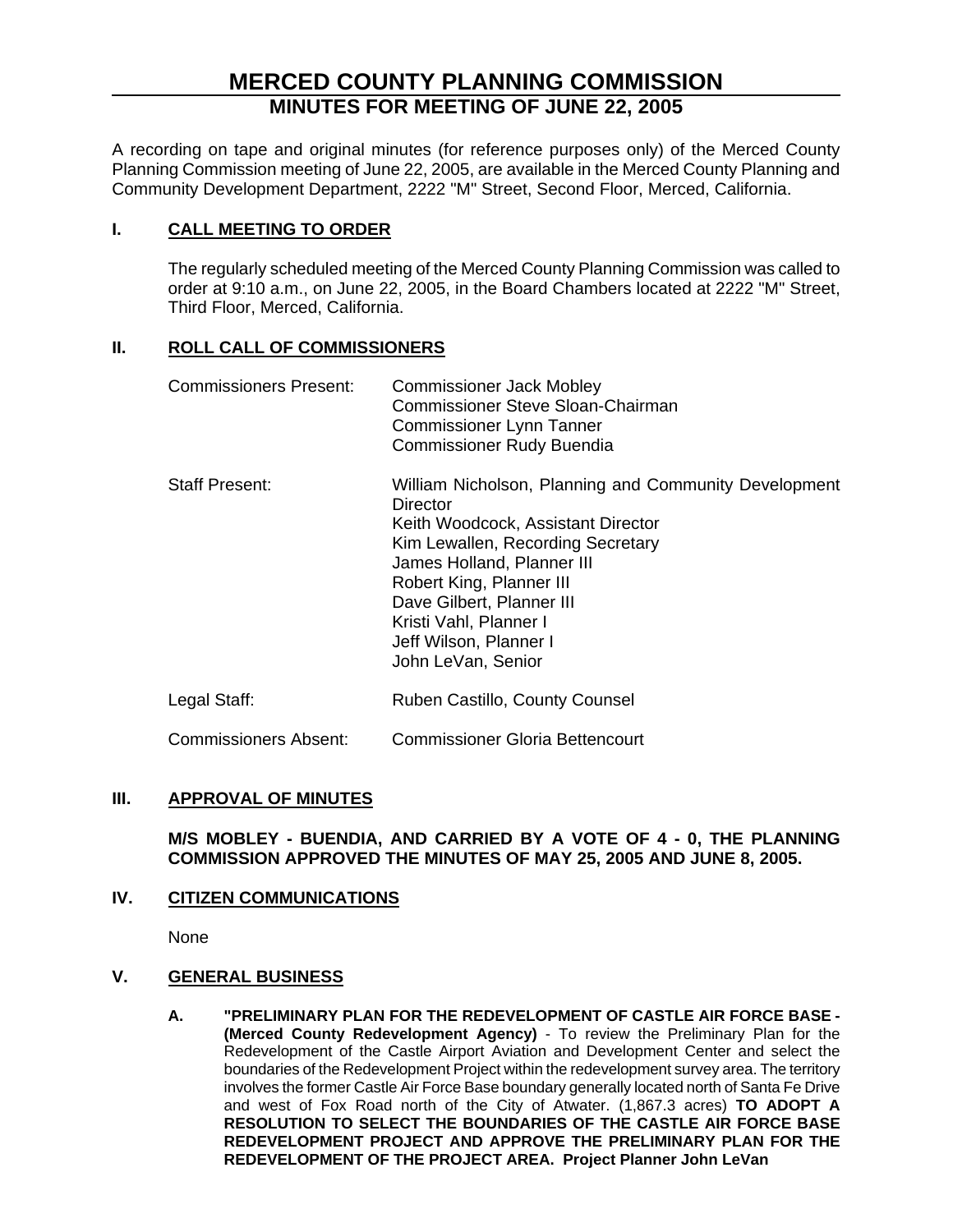**Page 2** 

Project Planner John LeVan presented the staff report and recommendations dated June 22, 2005.

The public hearing was opened at 9:15 a.m.

John Fowler, Commerce Aviation Economic Development, stated that his department is responsible for this activity and he also introduced Rod Hawkins to the Commission.

Rod Hawkins stated that the Preliminary Plan is the beginning of this process. It selects the boundaries of the redevelopment project area.

Chairman Sloan asked Mr. Hawkins if he anticipates the preliminary zoning and density by September 2005. Mr. Hawkins replied that it's not likely.

Mr. Fowler stated that he currently has the zoning information that is overlayed on Castle. They are working with the Planning Department to rezone the facility according to the 1996 Reuse Plan. The Board of Supervisors has authorized the master developer in considering a conceptual plan for the full build out Castle to begin thinking about a new EIR. Most of the 1100 of the 1800 acres is concrete and the use of that are airplanes on the facility. The rest of the facility will be impacted by specific development.

William Nicholson, Planning Director, stated that the Reuse Plan for Castle was adopted in 1996 by the Joint Powers Authority. That Plan is a community Plan for Castle. There is no housing proposed. The housing is transient. They would like to change the zoning from Special planning zoned into more of a planned development type zone for more flexibility. The zoning boundaries will match up with the current Reuse Plan.

The public hearing closed at 9:25 a.m.

# **MOTION: M/S TANNER - MOBLEY, AND CARRIED BY A VOTE OF 4 - 0, THE PLANNING COMMISSION ADOPTS THE RESOLUTION PREPARED FOR THE PRELIMINARY PLAN FOR THE REDEVELOPMENT OF CASTLE AIR FORCE BASE.**

# **VI. PUBLIC HEARINGS**

**A. CONDITIONAL USE PERMIT No. 05010 – "Isaac Irrigation" – Gary Schmidt -** To bring into conformance an existing agricultural irrigation trenching and excavating business, and an accessory business of hauling agricultural commodities, located on the north side of Peach Avenue, 580 feet west of Washington Boulevard in the Livingston area. The project site is designated as Agricultural in the General Plan and zoned A-1 (General Agricultural). **TO APPROVE, DISAPPROVE OR MODIFY THE APPLICATION. Continued from the June 8, 2005 meeting. Project Planner Kristi Vahl** 

Planner Kristi Vahl presented the Staff Report and Recommendation dated June 22, 2005.

The public hearing opened at 9:35 a.m.

No one spoke in favor or opposition to this application.

The public hearing closed at 9:35 a.m.

Commissioner Tanner questioned Condition #8 regarding the dedication of the right of way. Kurt Royer, Road Division, explained that the standard policy is to make a recommendation that additional right of way be dedicated.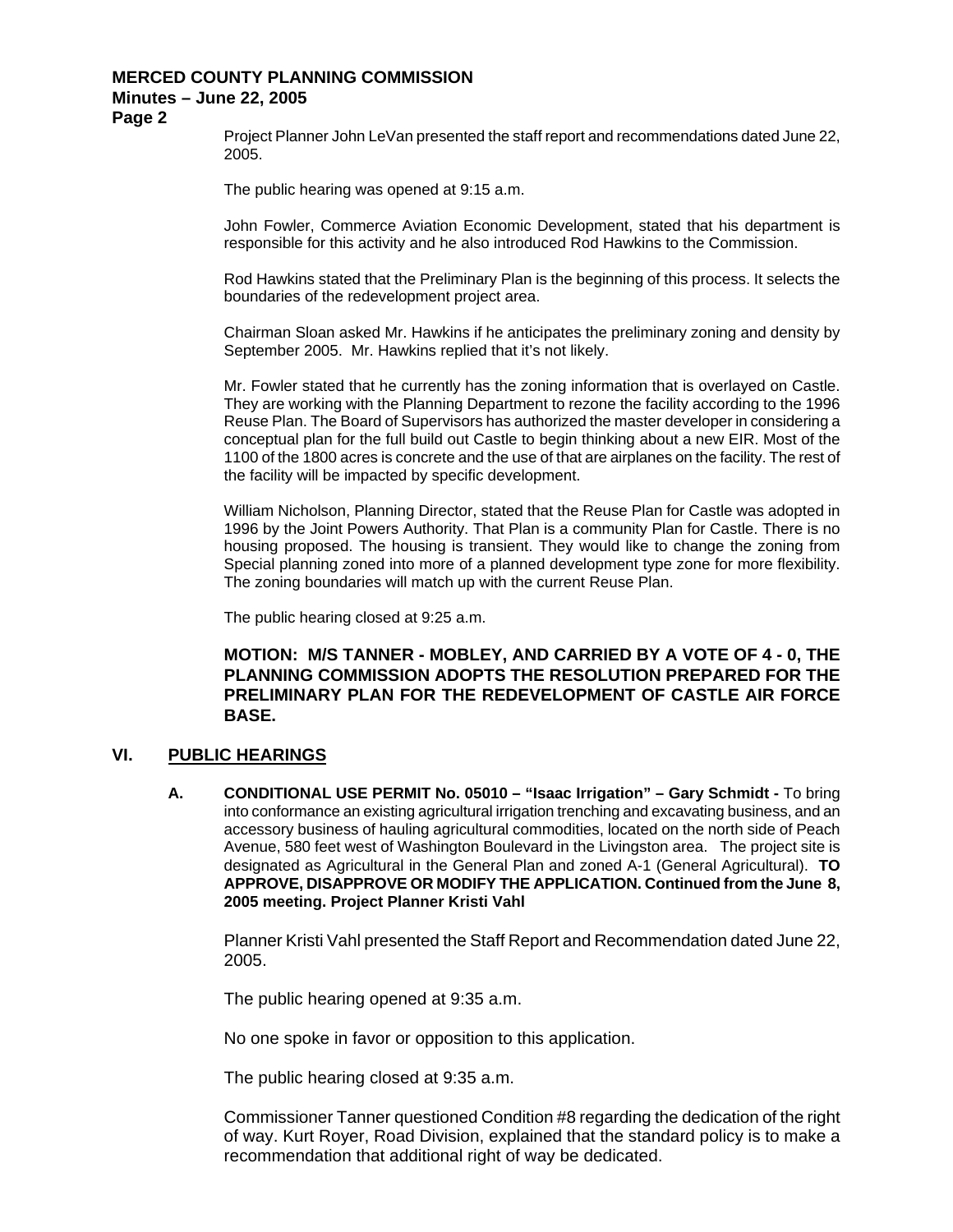**MOTION: M/S TANNER - MOBLEY, AND CARRIED BY A VOTE OF 4 - 0, THE PLANNING COMMISSION EXEMPTS CONDITIONAL USE PERMIT No. 05010 FROM CEQA.** 

**MOTION: M/S TANNER – MOBLEY, AND CARRIED BY A VOTE OF 4 - 0, THE PLANNING COMMISSION CONCURS WITH THE STAFF REPORT AND RECOMMENDATION DATED JUNE 22, 2005, AND MAKES THE 9 FINDINGS SET FORTH IN THE STAFF REPORT AND, BASED ON THOSE 9 FINDINGS, APPROVES CONDITIONAL USE PERMIT No. 05010 SUBJECT TO THE 14 CONDITIONS WITH THE DELETION OF CONDITION #8 AS SET FORTH IN THE STAFF REPORT AS FOLLOWS:** 

- 1. Conditional Use Permit Application No. 05010 is to bring into conformance an existing custom trenching and excavating business, known as Isaac Irrigation & Trenching, with an accessory business of one truck for hauling agricultural commodities.
- 2. The applicant shall comply with all standard conditions of approval listed in the Planning Commission Resolution No. 97-1 (except No. 6, 12, and 13).
- 3. If any hazardous materials will be stored/handled or used in amounts greater than 55 gals, 500 pounds, or 200 cubic feet of gas as standard temperature and pressure or any amount of hazardous waste, a Hazardous Material Business Plan must be submitted to the Division of Environmental Health.
- 4. Hot Work such as arc-welding or oxy/acetylene welding shall comply with UFC Article 49. Generally, such work shall be done in clean areas with no combustible exposures. A minimum 2-A, 20-B:C fire extinguisher is required to be readily accessible, located within 30 feet of the hot work area.
- 5. Fire extinguishers with a minimum rating of 2-A, 10-B:C shall be located so that travel to an extinguisher does not exceed 75 feet (UFC Standard 10-1).
- 6. Access gates, if any, must be provided with a Merced County coded 'Knox' key switch or a 'Knox' padlock, whichever is most appropriate (UFC 902.4).
- 7. The parcel shall be maintained in a condition that will not be dangerous or injurious to neighboring property. Weeds, rubbish and other dangerous or injurious materials are a public nuisance and required to be abated under MCC Section 9.25.
- 8. The property owner(s) shall obtain an Encroachment Permit from the Department of Public Works/Road Division, pay the required permit fees, and construct two paved driveway approaches at the existing access points onto Peach Avenue. The new approaches shall be rural "agricultural" type driveway approaches conforming to the Merced County Public Works Improvement Standards and Specifications. The minimum width of the approach shall be 18 feet while the maximum width shall be 35 feet. This work shall be accomplished within three months from approval of this application.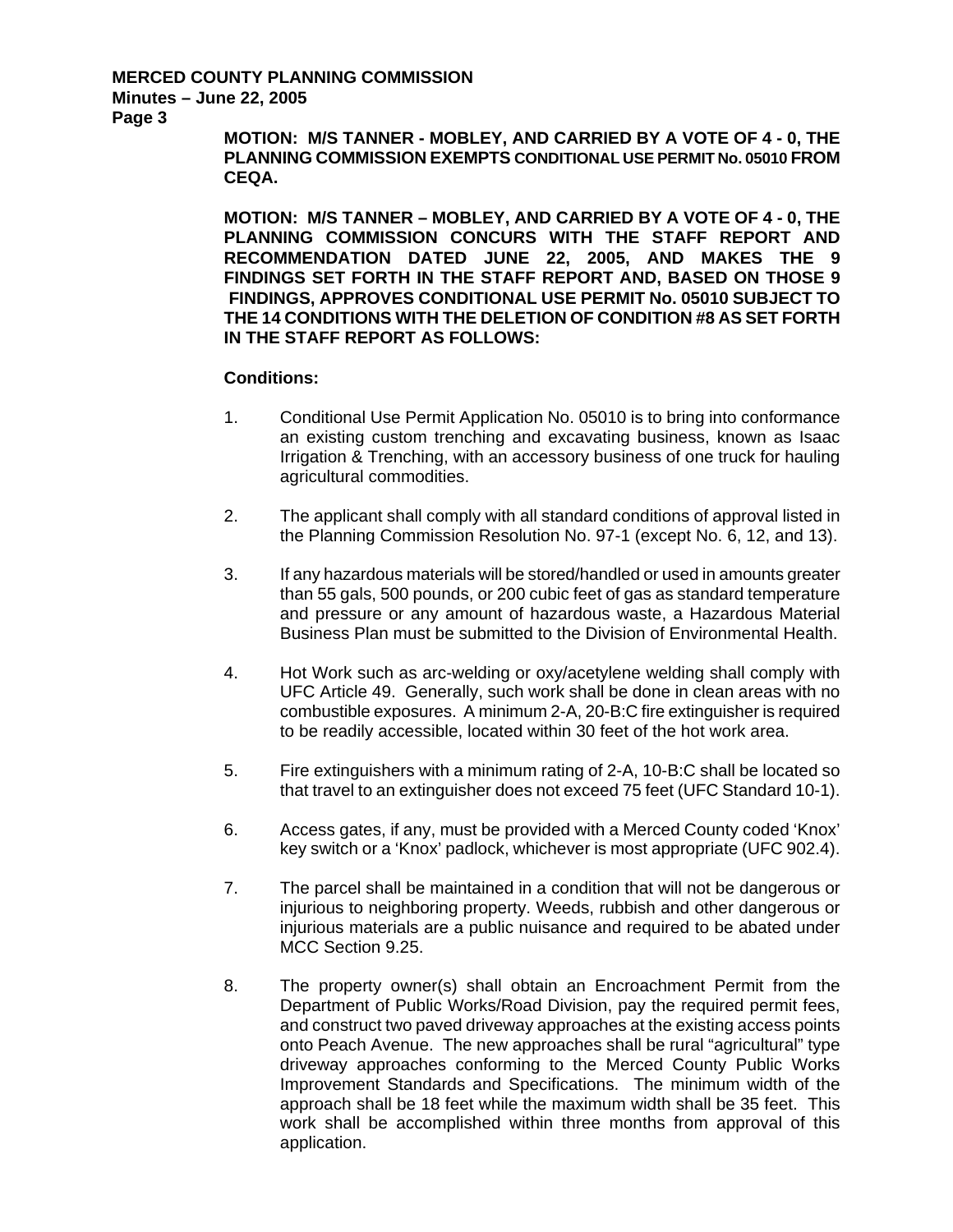**Page 4** 

- 9. Other than passenger type automobiles and unladen pick-ups, all traffic from the site shall access Peach Avenue only via the new paved driveway approaches.
- 10. All storm drainage runoff from the site shall be directed away from Peach Avenue.
- 11. All repairs and storage of parts, accessories, etc. shall be within a fully enclosed structure.
- 12. Outside storage of junked or wrecked vehicles shall not be allowed.
- 13. All on-site lighting shall be stationary and directed away from adjoining properties and public rights-of-way.
- 14. For the purpose of condition monitoring, an initial inspection fee in the amount of **\$192.00** shall be paid within 10 days of the Planning Commission approval date. Should additional inspections be required, the applicant shall pay the inspection fee at the hourly rate in effect at the time of the inspection.
- **B. MINOR SUBDIVISION APPLICATION No. 05012 Jerald Langum To divide 79 acres into** three parcels resulting in parcel sizes of - Parcel No.  $1 = 23$  acres, Parcel No.  $2 = 28$  acres, and Parcel No.  $3 = 28$  acres. The project is located at the northwest corner of Worden Avenue and Athlone Road in the Le Grand area. The project site is designated as Agricultural land use in the General Plan and zoned A-1 (General Agricultural). **TO APPROVE, DISAPPROVE OR MODIFY THE APPLICATION. Continued from the June 8, 2005 meeting. Project Planner Dave Gilbert**

Planner Dave Gilbert presented the Staff Report and Recommendation dated June 22, 2005.

The public hearing opened at 9:55 a.m.

Duane Andrews, the applicants representative from Golden Valley Engineering, asked for approval of this application.

Diana Westmoreland-Pedrozo of Merced County Farm Bureau, stated that she is against the premature parcelization of agricultural land. She also stated that the current General Plan is in need for an update. She feels there is a water issue.

The public hearing closed at 9:57 a.m.

# **MOTION: M/S TANNER - BUENDIA, AND CARRIED BY A VOTE OF 4 - 0, THE PLANNING COMMISSION EXEMPTS MINOR SUBDIVISION APPLICATION No. 05012, FROM CEQA.**

**MOTION: M/S TANNER - BUENDIA, AND CARRIED BY A VOTE OF 4 - 0, THE PLANNING COMMISSION CONCURS WITH THE STAFF REPORT AND RECOMMENDATION DATED JUNE 22, 2005, AND MAKES THE 15 FINDINGS SET FORTH IN THE STAFF REPORT AND, BASED ON THOSE 15 FINDINGS, APPROVES MINOR SUBDIVISION APPLICATION No. 05012 SUBJECT TO THE 6 CONDITIONS SET FORTH IN THE STAFF REPORT AS FOLLOWS:**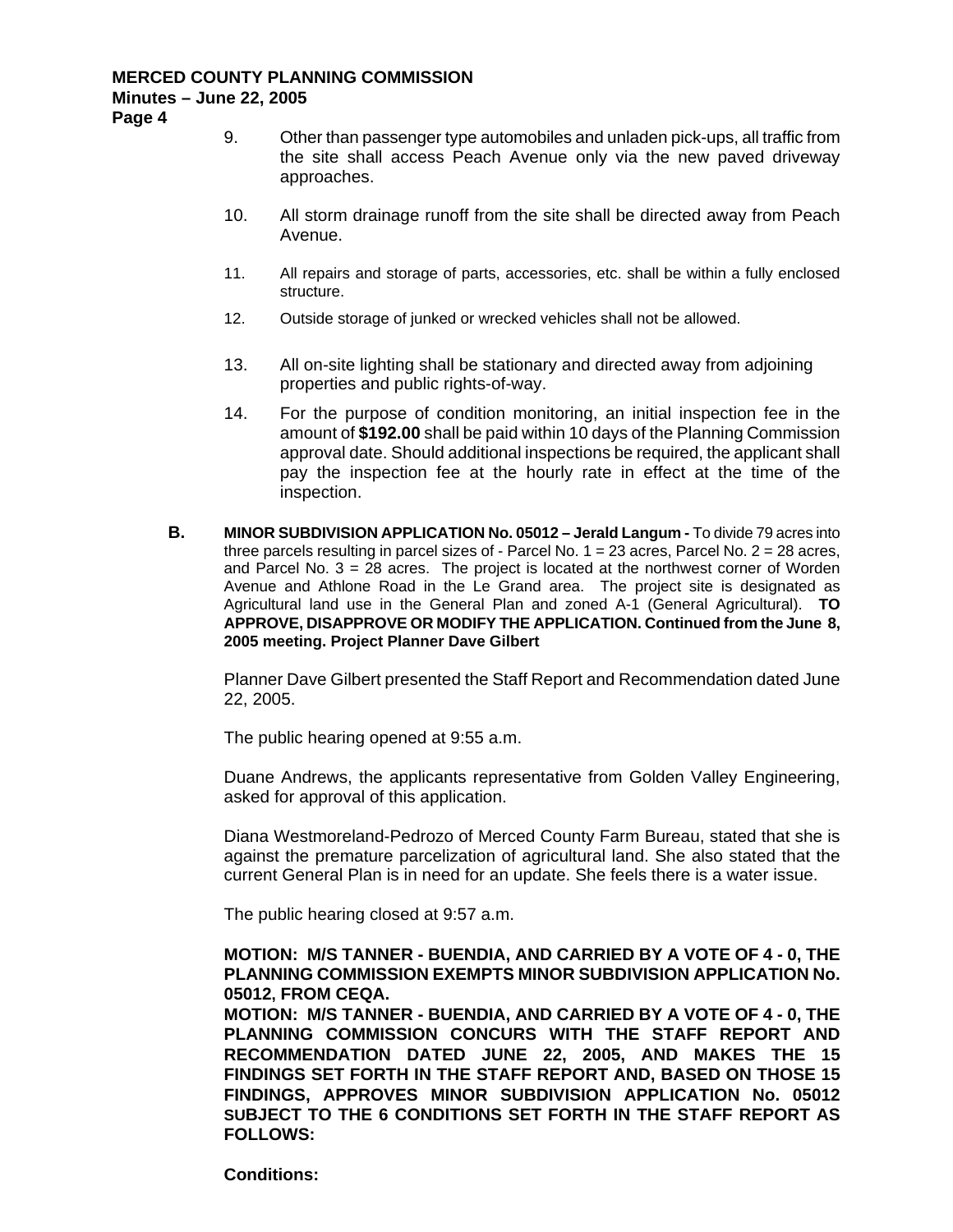- 1. A parcel map, including all parcels involved, shall be recorded within two (2) years of the Planning Commission approval date as required by the Subdivision Map Act and Merced County Subdivision Code.
- 2. A Right-to-Farm Certificate shall be placed on the parcel map notifying the potential buyers of the resulting parcels that the subject property is in the vicinity of active farming operations and residents may be subject to inconveniences or discomforts resulting from the pursuit of agricultural operation.
- 3. The applicant shall obtain a "Non-exclusive License Agreement" for all crossings over or under any MID facilities, including roadways, bridges, utilities, and pipelines.
- 4. The applicant shall not discharge any drainage water from the property into MID facilities.
- 5. Irrigation water delivery shall be ensured to all new parcels and an irrigation easement be provided from the existing irrigation delivery gate currently serving the whole property if there is not an irrigation delivery located within each new parcel.
- 6. The property owner shall dedicate to the County of Merced and annotated on the parcel map a 30 foot width of road right-of-way (the existing unaccepted northerly 20-foot road width plus an additional 10-foot width) along the project frontage on Worden Avenue.
- **C. MINOR SUBDIVISION APPLICATION No. 05023 Carole Narita** To divide a 40-acre parcel into two 20 acre parcels. The project site is located on the north side of Harding Road, 1,325 feet east of Cortez Avenue. The project site is designated Agricultural land use in the General Plan and zoned A-1 (General Agricultural). **TO APPROVE, DISAPPROVE OR MODIFY THE APPLICATION. Continued from the June 8, 2005 meeting. Project Planner Dave Gilbert**

Planner Dave Gilbert presented the Staff Report and Recommendation dated June 22, 2005.

The public hearing opened at 10:03 a.m.

Garth Pechennino, Tolladay, Fremming and Pechennino, agrees with the conditions in the staff report and asked for approval of this project.

Diana Westmoreland-Pedrozo, from Merced County Farm Bureau, states that she is against the premature parcelization of agricultural land and also she is concerned with the water supply.

The public hearing closed at 10:05 a.m.

# **MOTION: M/S TANNER - BUENDIA, AND CARRIED BY A VOTE OF 4 - 0, THE PLANNING COMMISSION EXEMPTS MINOR SUBDIVISION APPLICATION No. 05023, FROM CEQA.**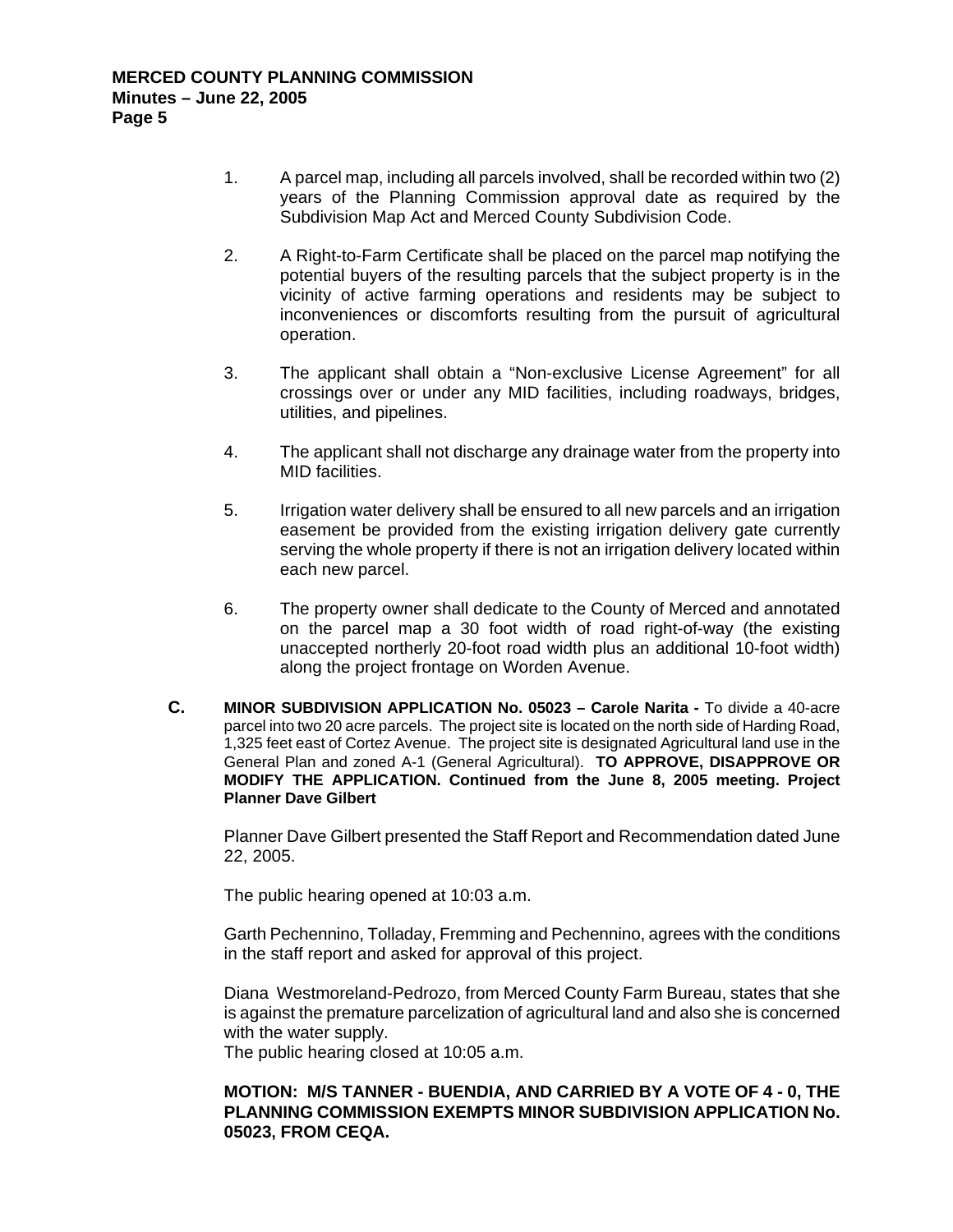**MOTION: M/S TANNER - BUENDIA, AND CARRIED BY A VOTE OF 4 - 0, THE PLANNING COMMISSION CONCURS WITH THE STAFF REPORT AND RECOMMENDATION DATED JUNE 22, 2005, AND MAKES THE 15 FINDINGS SET FORTH IN THE STAFF REPORT AND, BASED ON THOSE 15 FINDINGS, APPROVES MINOR SUBDIVISION APPLICATION No. 05023 SUBJECT TO THE 3 CONDITIONS SET FORTH IN THE STAFF REPORT AS FOLLOWS:** 

## **Conditions:**

- 1. A parcel map, including all parcels involved, shall be recorded within two (2) years of the Planning Commission approval date as required by the Subdivision Map Act and Merced County Subdivision Code.
- 2. A Right-to-Farm Certificate shall be placed on the parcel map notifying the potential buyers of the resulting parcels that the subject property is in the vicinity of active farming operations and residents may be subject to inconveniences or discomforts resulting from the pursuit of agricultural operation.
- 3. To complete the property owner's half of a 60-foot ultimate road right-of-way width the property owner shall dedicate to the County of Merced and annotated on the parcel map an additional 15 foot width road right-of-way along the project frontage on Harding Road.
- **D. MINOR SUBDIVISION APPLICATION No. 05016 William and Carolyn Ahlem** To divide a 40 acre parcel into two 20 acre parcels. The project is located on the northwest corner of Mitchell Road and Williams Avenue in the Hilmar area on land designated Agricultural in the General Plan and zoned A-1 (General Agricultural). **TO APPROVE, DISAPPROVE OR MODIFY THE APPLICATION. Continued from the June 8, 2005 meeting. Project Planner Jeff Wilson**

Planner Jeff Wilson presented the Staff Report and Recommendation dated June 22, 2005. He stated that staff has difficulty making Findings #8, 12 & 13 in the staff report.

Chairman Sloan agrees with Finding #13 should remain, but feel that Findings 8 & 12 should be deleted.

The public hearing opened at 10:33 a.m.

Dennis Wilson, Horizon Consulting, is in disagreement with the objections to Findings #8, 12 & 13. He stated that this application is consistent with the General Plan. He feels they are consistent in the parcel size and there are productive crops that can be grown on these parcels. He asked that this application be approved.

Commissioner Tanner asked how this property is irrigated. Mr. Wilson replied that the property is in the Turlock Irrigation District. He indicated that they will provide drainage channel east to west where the division line is. It all drains into the Hilmar drain to the south.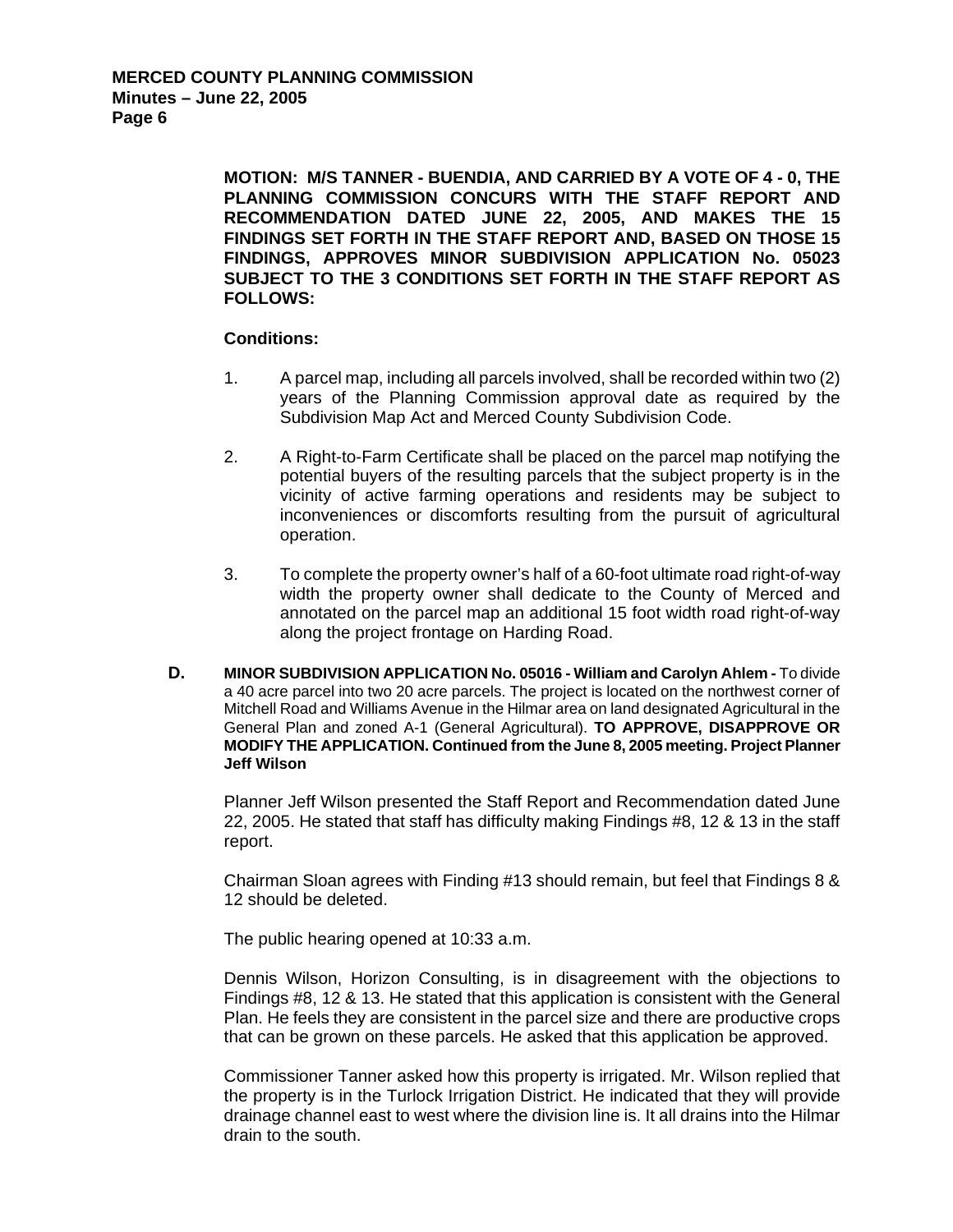**Page 7** 

Diana Westmoreland-Pedrozo, of Merced County Farm Bureau, stated that she is against the premature parcelization of agricultural land and is concerned with the water supply.

The public hearing closed at 10:36 a.m.

**MOTION: M/S TANNER – BUENDIA, MOVES TO DENY MINOR SUBDIVISION APPLICATION NO. 05016 AND CARRIED BY A VOTE OF 2 - 2, NAY BY CHAIRMAN SLOAN AND COMMISSIONER MOBLEY, THIS APPLICATION IS AUTOMATICALLY DENIED DUE TO THE INABILITY TO MAKE FINDING #13 IN THE STAFF REPORT.** 

**E. MINOR SUBDIVISION APPLICATION No. 05020 – Karen Crane -** To divide a 51 acre parcel into two parcels; Parcel  $1 = 20$  acres and Parcel  $2 = 31$  acres located west of Whitworth Road, north of Bunker Road in the Gustine area on land designated as Agricultural in the General Plan and zoned A-1 (General Agricultural). **TO APPROVE, DISAPPROVE OR MODIFY THE APPLICATION. Continued from the June 8, 2005 meeting. Project Planner Robert King** 

Planner Robert King presented the Staff Report and Recommendation dated June 22, 2005.

The public hearing opened at 10:50 a.m.

Joe Silva, neighbor, doesn't want to see this subdivision approved. There are a lot of problems in the area already and he feels new neighbors would bring in more flies and the orchards there wouldn't be kept clean.

Garth Pechennino of Tolladay, Fremming & Pechennino, stated that the application is consistent with the findings in the staff report. The parcel is high quality soil and is under production. The parcel is also in the Williamson Act. There are no homes currently on the parcel. He understands Mr. Silva's complaints but feels his concerns are not related to this application.

Bert Crane, the applicant's father, stated that the problems that Mr. Silva is speaking of are not her daughter's problems. The land is currently almonds and they don't flood the parcel. The property is in the Williamson Act and the purpose of the subdivision is for estate planning. He asked for consideration of this application.

Diana Westmoreland-Pedrozo of Merced County Farm Bureau, stated that the General Plan needs to be updated and she is also against the premature parcelization of agricultural land.

The public hearing closed at 11:05 a.m.

# **MOTION: M/S TANNER – MOBLEY, AND CARRIED BY A VOTE OF 4 - 0, THE PLANNING COMMISSION EXEMPTS MINOR SUBDIVISION APPLICATION No. 05020, FROM CEQA.**

**MOTION: M/S TANNER – MOBLEY, AND CARRIED BY A VOTE OF 4 - 0, THE PLANNING COMMISSION CONCURS WITH THE STAFF REPORT AND RECOMMENDATION DATED JUNE 22, 2005, AND MAKES THE 15 FINDINGS SET FORTH IN THE STAFF REPORT AND, BASED ON THOSE 15 FINDINGS, APPROVES MINOR SUBDIVISION APPLICATION No. 05020**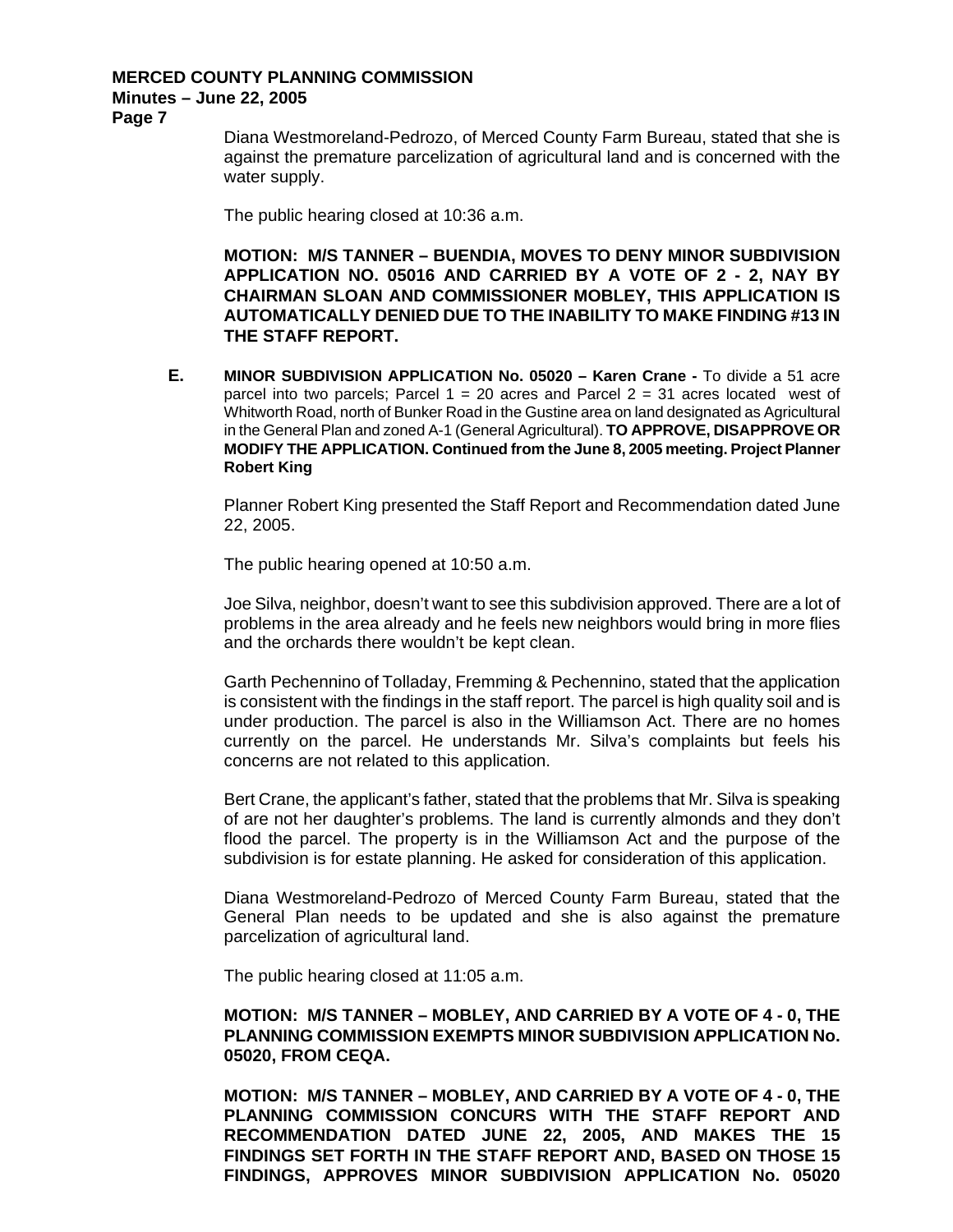**SUBJECT TO THE 4 CONDITIONS SET FORTH IN THE STAFF REPORT AS FOLLOWS:** 

## **Conditions:**

- 1. A parcel map, including all parcels involved, shall be recorded within two (2) years of the Planning Commission approval date as required by the Subdivision Map Act and Merced County Subdivision Code.
- 2. The project shall comply with the standard conditions of approval as adopted in Planning Commission Resolution No. 97-1.
- 3. A Right-to-Farm Certificate shall be placed on the parcel map notifying the potential buyers of the resulting parcels that the subject property is in the vicinity of active farming operations and residents may be subject to inconveniences or discomforts resulting from the pursuit of agricultural operation.
- 4. The applicant shall comply with all County, State and Federal regulations.
- **F. CONDITIONAL USE PERMIT No. 05004 Cricket Communications** To install an unmanned wireless telecommunication facility, consisting of a 120 foot tall monopole, 9 antennas and associated equipment in the northeast portion of a 44 acre parcel. The project site is located on the west side of State Highway 99, approximately 700 feet south of its intersection with Le Grand Road, designated Agricultural in the General Plan and zoned A-1 (General Agricultural). **TO APPROVE, DISAPPROVE OR MODIFY THE APPLICATION. Continued from the June 8, 2005 meeting. Project Planner James Holland**

Planner James Holland presented the Staff Report and Recommendation dated June 22, 2005.

The public hearing opened at 11:16 a.m.

Alex Goetze, of Crickett Communications, agrees with the conditions in the staff report. He stated that he is available to answer any questions.

The public hearing closed at 11:17 a.m.

# **MOTION: M/S TANNER - BUENDIA, AND CARRIED BY A VOTE OF 4 - 0, THE PLANNING COMMISSION EXEMPTS CONDITIONAL USE PERMIT No. 05004, FROM CEQA.**

**MOTION: M/S TANNER - BUENDIA, AND CARRIED BY A VOTE OF 4 - 0, THE PLANNING COMMISSION CONCURS WITH THE STAFF REPORT AND RECOMMENDATION DATED JUNE 22, 2005, AND MAKES THE 13 FINDINGS SET FORTH IN THE STAFF REPORT AND, BASED ON THOSE 13 FINDINGS, APPROVES CONDITIONAL USE PERMIT No. 05004 SUBJECT TO THE 11 CONDITIONS SET FORTH IN THE STAFF REPORT AS FOLLOWS:** 

# **Conditions:**

1. Conditional Use Permit Application No. 05004 is to allow Cricket Communications to construct and operate a wireless telecommunication facility, consisting of a 120 foot tall monopole, nine panel antennas and associated support equipment, on a 44 acre parcel located immediately west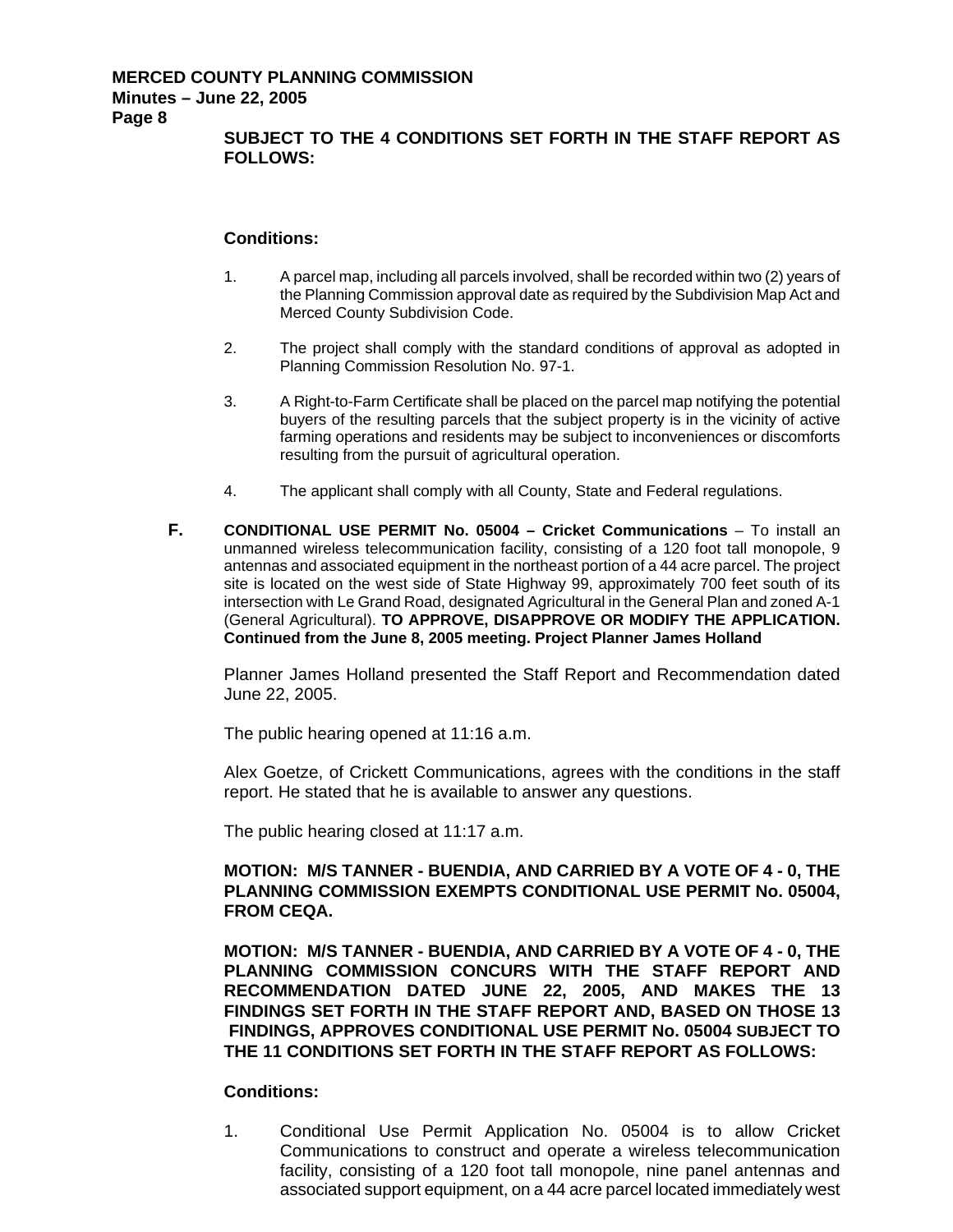of State Highway 99, approximately 700 feet south of its intersection with Le Grand Road in the Merced/Le Grand area.

- 2. The applicants shall comply with all applicable regulations administered by the County. These regulations shall include, but not be limited to standards administered by the County Fire, Health, Planning and Public Works Departments.
- 3. The applicant shall submit plans for proposed access road design and surfacing materials for review and approval by the Public Works Road Division prior to building permit issuance.
- 4. In the event that any hazardous materials are to be stored at the project site in amounts exceeding 55 gallons, 500 pounds or 200 cubic feet of gas, the applicant shall prepare and submit a Hazardous Materials Business Plan to the Merced County Department of Public Health, Environmental Health Division
- 5. Cricket Communications shall provide the County with a signed agreement providing for the availability of the wireless monopole for collocation by other wireless service providers.
- 6. The applicants shall provide for tower lighting consistent with the requirements of subsection 18.47.24.C.1 of the Zoning Code.
- 7. Any signs proposed for the project site shall conform to the standards provided in subsection 18.47.24.C.3 of the Zoning Code.
- 8. The applicant shall post an acceptable type of financial security with the County to ensure proper maintenance of the facility and pay for its removal if it is abandoned, or the permit expires. This security shall be for not less than one and a half times the cost of facility removal.
- 9. The project site shall be maintained in a condition that will not be dangerous or injurious to neighboring property. Weeds, rubbish and other dangerous or injurious materials are a public nuisance and are required to be abated under MCC Section 9.25.
- 10. The applicant shall enter into a "Non-exclusive License Agreement" with Merced Irrigation District (MID), for all crossings over or under any MID facilities, including roadways, bridges, utilities and pipelines.
- 11. A mitigation-monitoring fee of \$**192.00** shall be paid prior to the issuance of final approval for this proposal. Should additional staff time be required for review of development plans or condition monitoring, the applicant shall reimburse the County for staff time at the established hourly rate at the time of plan review or inspection.
- **G. APPEAL No. 05001 TO ADMINISTRATIVE PERMIT APPLICATION No. 05010 Andrew Harrington -** To expand an existing horse boarding and training facility with a maximum of 80 horses and construct a barn. The project is located on the north side of Dickinson Ferry Road, 2,050 feet west of Gurr Road. The project site is designated Agricultural in the General Plan and zoned A-1 (General Agricultural). **TO APPROVE, DISAPPROVE OR MODIFY THE APPLICATION. This item was appealed to the Planning Commission from**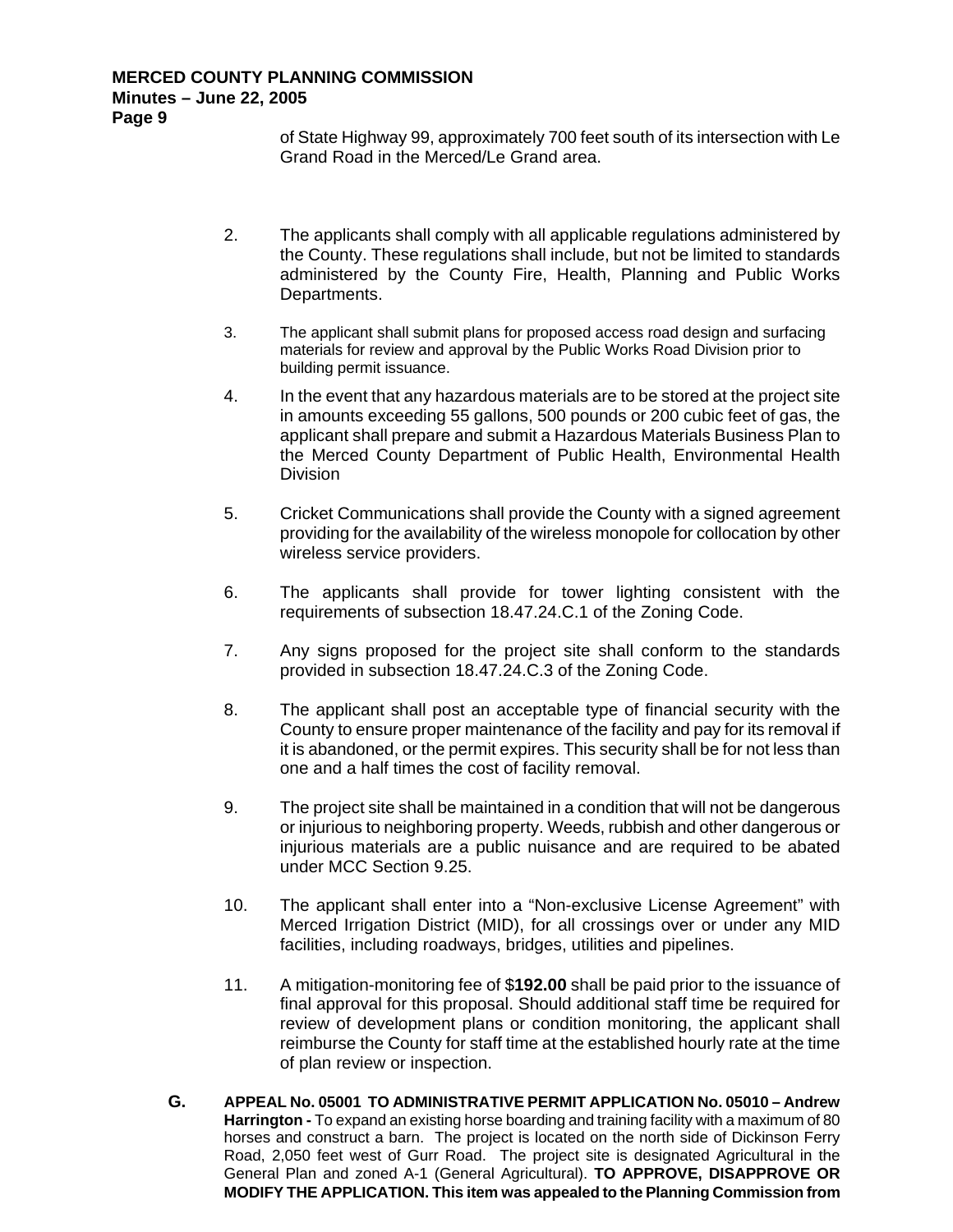### **the Hearing Officer meeting of May 9, 2005. Project Planner Dave Gilbert**

Planner Dave Gilbert presented the Staff Report and Recommendation dated June 22, 2005. He recommended that the Planning Commission deny the appeal.

The public hearing opened at 11:30 a.m.

Gary & Terri Souza, neighbors, stated that since 1998 the applicants have been out of compliance. She states that the applicants do not monitor the drainage water and there is no manure removal. She states that the applicants have several buildings without a permit and she is concerned with about the possible roadway expansion. She asked that a certified surveyor come in to survey there property. She feels that the County is not monitoring the applicants permit.

Andrew & Andrea Harrington, applicants, stated that they are trying to conform and update their permit currently. They also indicated that they will do anything to make this application work.

Jeff Palsgaard, Environmental Health, stated that he has been out to the project site regarding the neighbors complaints. He stated that the water discharges off the site and that the neighbors have legitimate complaints. There should be a 2 foot berm requirement.

Chairman Sloan asked Mr. Palsgaard if the applicants are currently in compliance. Mr. Palsgaard replied that the applicants are over in the number of horses allowed, but otherwise they are in compliance. Chairman Sloan also asked if the applicants currently have a business license. William Nicholson, Planning Director, stated that the applicants do have a business license. The Harringtons confirmed that they do hold a business license currently.

Mrs. Souza stated that the water is not contained and it flows into the drain. The applicants irrigate every 20 days.

Diana Westmoreland-Pedrozo, representing the East San Joaquin Water Quality Coalition, asked the Planning Department to include the water quality coalition. They would like to keep the water quality in good condition.

Alan Indman, Mosquito Abatement, stated that if the water doesn't drain off the pasture, it would create a mosquito problem. Water drain off is very important.

The public hearing closed at 11:52 a.m.

Commissioner Mobley asked if there is currently water monitoring. Mr. Nicholson replied that currently there is requirement.

**MOTION: M/S TANNER – MOBLEY, AND CARRIED BY A VOTE OF 4 – 0, THE PLANNING COMMISSION UPHOLDS THE HEARING OFFICERS DECISION AND DENIES APPEAL NO. 05010 FOR ADMINISTRATIVE PERMIT APPLICATION No. 05010 DUE TO THE ABILITY TO MAKE THE LISTED 8 FINDINGS SET FORTH IN THE STAFF REPORT SUBJECT TO THE 8 CONDITIONS WITH A MODIFICATION TO CONDITION #8 TO READ AS FOLLOWS.**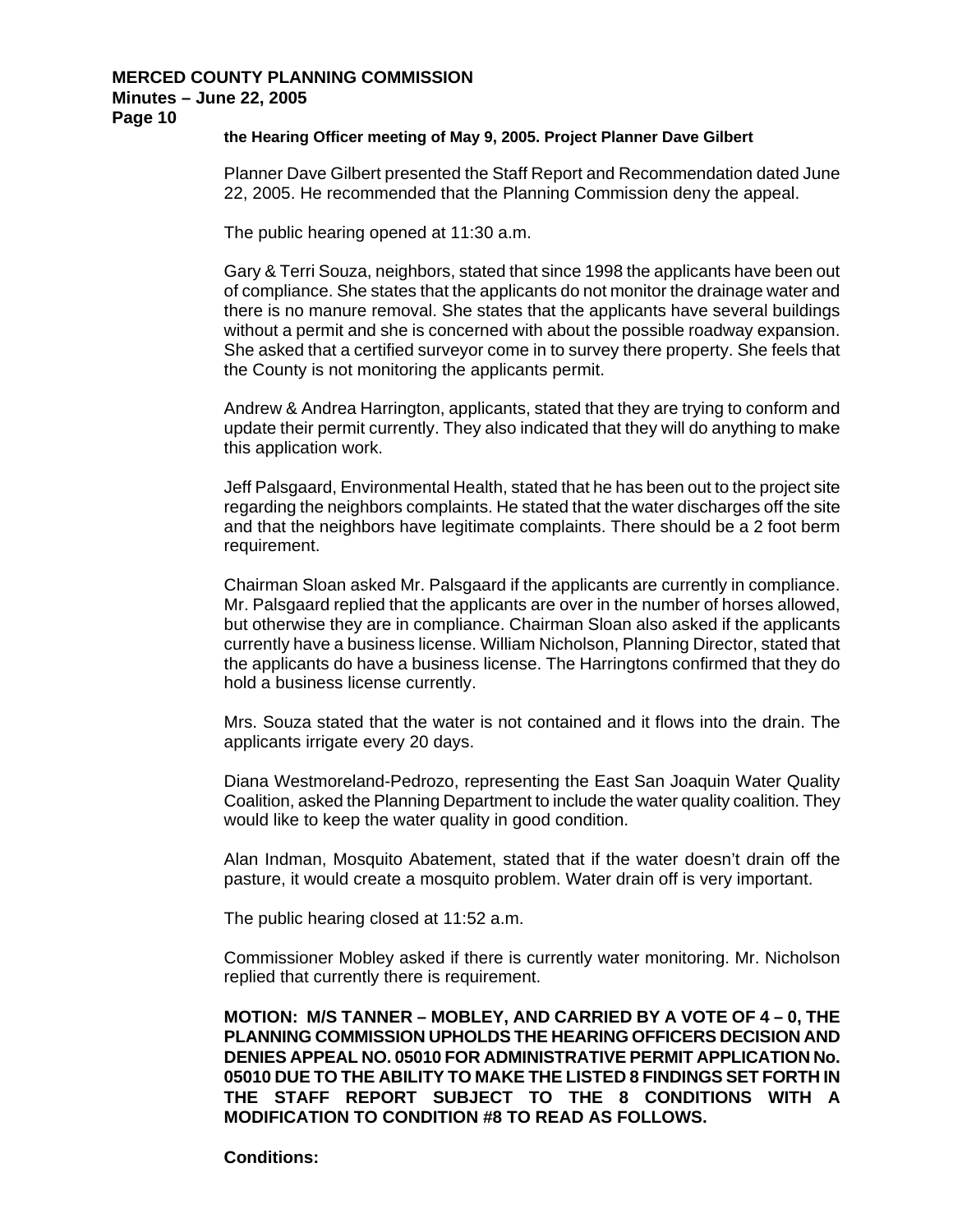**Page 11** 

- 1. Administrative Permit No. 05010 is granted for this project, which shall be located, developed and operated in a manner as described on the approved plot plan and submitted application, consistent with the specific conditions provided in this approval. No more than 80 horses shall be boarded on the project site. Minor modifications may be approved by the Planning Director.
- 2. The applicant shall comply with applicable regulations administered by the County. These regulations include, but are not limited to standards administered by the County Fire, Environmental Health and Public Works Departments.
- 3. The property owners shall dedicate to the County of Merced an additional 10-foot width of right-of-way along the entire frontage of Dickenson Ferry Road. The legal description(s) and exhibit(s) needed for the grant deed easement shall be prepared by a licensed land surveyor or by a civil engineer authorized to perform land surveying. Approved grant deed with accompanying legal description(s) and exhibit(s) shall be submitted for recordation within two months from the issuance date of this permit.
- 4. The property owners shall obtain an Encroachment Permit from the Department of Public Works/Road Division, pay the required permit fees, and reconstruct the existing driveway approach at the main entrance to the facility. The new approach shall be a rural "agricultural" type driveway approach conforming to the Merced County Public Works Improvement Standards and Specifications. The minimum width of the approach shall be 18 feet while the maximum width shall be 35 feet. This work shall be accomplished prior to the issuance of the Certificate of Occupancy by the Department of Public Works/Building & Safety Division (Building Permit Office) for any new buildings.
- 5. On-site water storage for fire protection shall be provided. 5,000 gallons shall be required for this project, based upon NFPA Standard 1142. Water supply connections, hydrants or risers shall be located not more than 250 feet from any point of a significant building, measured from the outside (NFPA 24 & 1141). Water storage tanks shall be clearly marked "water" or "H2O", with any Fire Department connection marked "Fire Department" and shall be accessible at all times. Water storage shall have a water level indicator visible from the nearest outlet, filled automatically, and shall be adequately vented for drafting. Tanks shall have a 41/2 male outlet with National Standard Threads, be clearly marked "Fire Dept." and shall be accessible at all times. Water supply connections on gravity systems shall also be marked "Draft". Hydrant, risers and tanks shall be a minimum of 25 feet from all significant buildings. Water supply connections shall be parallel to grade and 18" – 30" above grade measured from the center of the connection. Please submit a plot plan showing the storage location and fire department access, for review and approval.
- 6. The horse boarding facility shall be maintained at all times in a manner that does not create any public nuisances or flies and/or odors.
- 7. For the purpose of condition monitoring, an inspection fee in the amount of **\$384.00**  shall be required. This fee shall be paid within 14 days of the approval date. Should additional inspections be required, inspection time shall be billed to the applicant at the established hourly rate at the time of the inspection.
- 8. A berm two (2) feet in height shall be constructed and maintained along the south property line to prevent pasture run-off from discharging off-site. The berm shall be completed prior to issuance of a building permit for any new structures.
- **H. ADMINISTRATIVE PERMIT APPLICATION No. 05014 Laith Mikha -** To establish a 5,000 sq. ft. recycling facility with portable office and a mobile food vendor (taco truck) on-site. The property is located on the north side of Azusa Road, 250 feet west of Hwy 33 in the Dos Palos "Y" SUDP. The property is designated Commercial land use in the General Plan and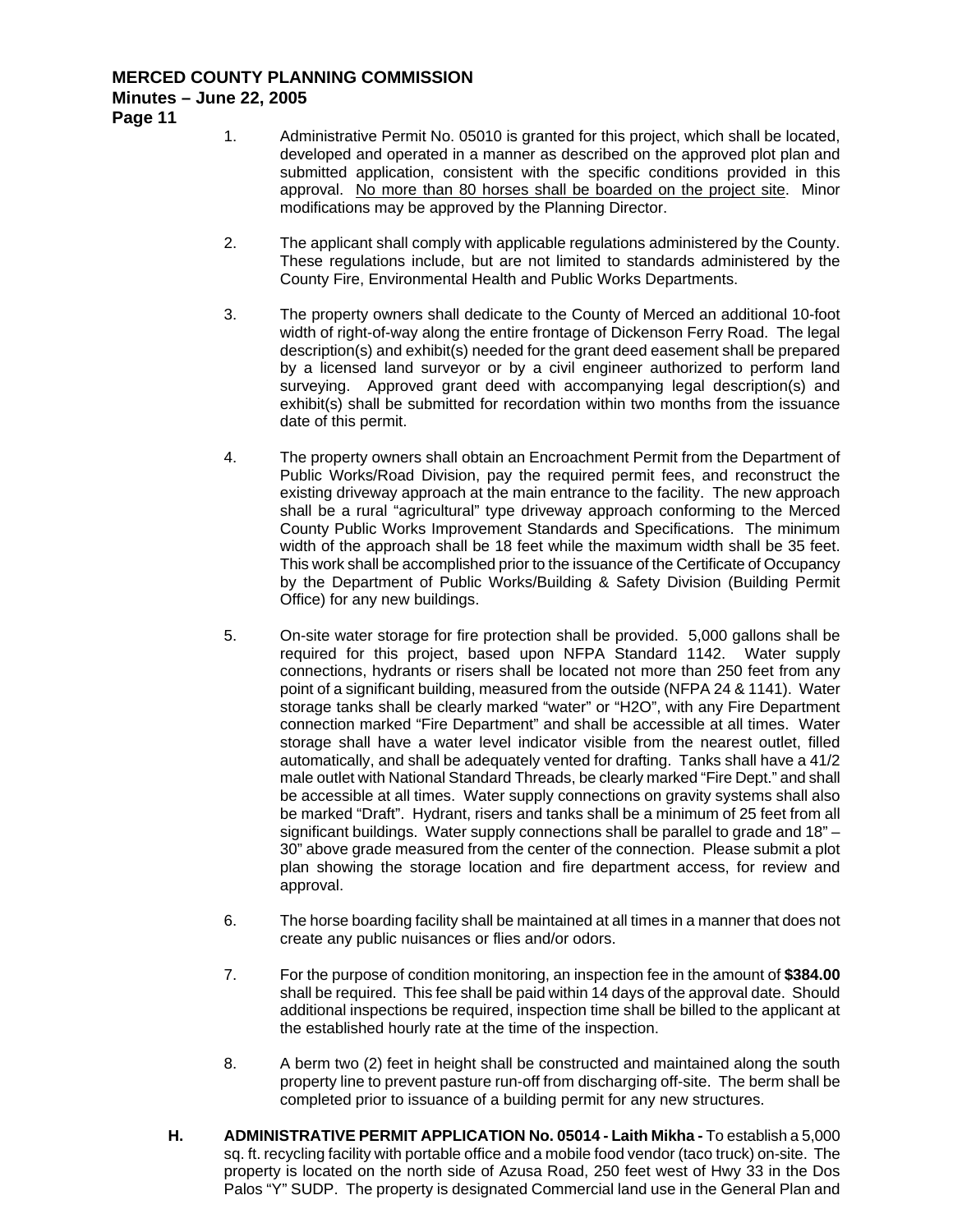**Page 12** 

zoned C-2 (General Commercial). **TO APPROVE, DISAPPROVE OR MODIFY THE APPLICATION. Project Planner Kristi Vahl** 

Planner Kristi Vahl presented the Staff Report and Recommendation dated June 22, 2005.

The public hearing opened at 12:05 p.m.

No one spoke in favor or opposition to this application.

The public hearing closed at 12:05 p.m.

Commissioner Tanner asked what the parking situation is on the property. Planner Kristi Vahl replied that they are short 3 spaces, but there is parking along the side of the property. Commissioner Buendia asked if there are handicapped spaces available for parking. Planner Vahl replied that there is one space available for the proposed market and one space available for the recycling center.

**MOTION: M/S TANNER - BUENDIA, AND CARRIED BY A VOTE OF 4 - 0, THE PLANNING COMMISSION EXEMPTS ADMINISTRATIVE PERMIT APPLICATION No. 05014, FROM CEQA.** 

**MOTION: M/S TANNER - BUENDIA, AND CARRIED BY A VOTE OF 4 - 0, THE PLANNING COMMISSION CONCURS WITH THE STAFF REPORT AND RECOMMENDATION DATED JUNE 22, 2005, AND MAKES THE 8 FINDINGS SET FORTH IN THE STAFF REPORT AND, BASED ON THOSE 8 FINDINGS, APPROVES ADMINISTRATIVE PERMIT APPLICATION No. 05014 SUBJECT TO THE 15 CONDITIONS SET FORTH IN THE STAFF REPORT AS FOLLOWS:** 

- 1. Administrative Permit No. 05014 is granted to establish a 5,000 sq. ft. recycling facility and a semi-mobile food vendor truck on the subject property as shown on the approved plot plan.
- 2. In accordance with Section 18.47.61 of the Merced County Zoning Code for "Recycling Facilities" the following conditions shall apply:
	- a. Shall accept only glass, metal, plastic containers, papers or other recyclable items in a specifically marked container.
	- b. Shall use no power driven processing equipment expect for reverse vending machines which may pay m`1oney for deposit of certain recyclables.
	- c. Shall use containers that are constructed and maintained with durable waterproof and rustproof material, covered when site is not attended, secured from unauthorized entry or removal of material, and shall be of a capacity sufficient to accommodate materials collected and collection schedule.
	- d. Shall store all recyclable material within the fenced in area and shall not leave materials outside of the unit when attendant is not present.
	- e. Shall be maintained in a clean and sanitary manner free of litter and other undesirable materials.
	- f. Shall not exceed noise levels of 70 dBA.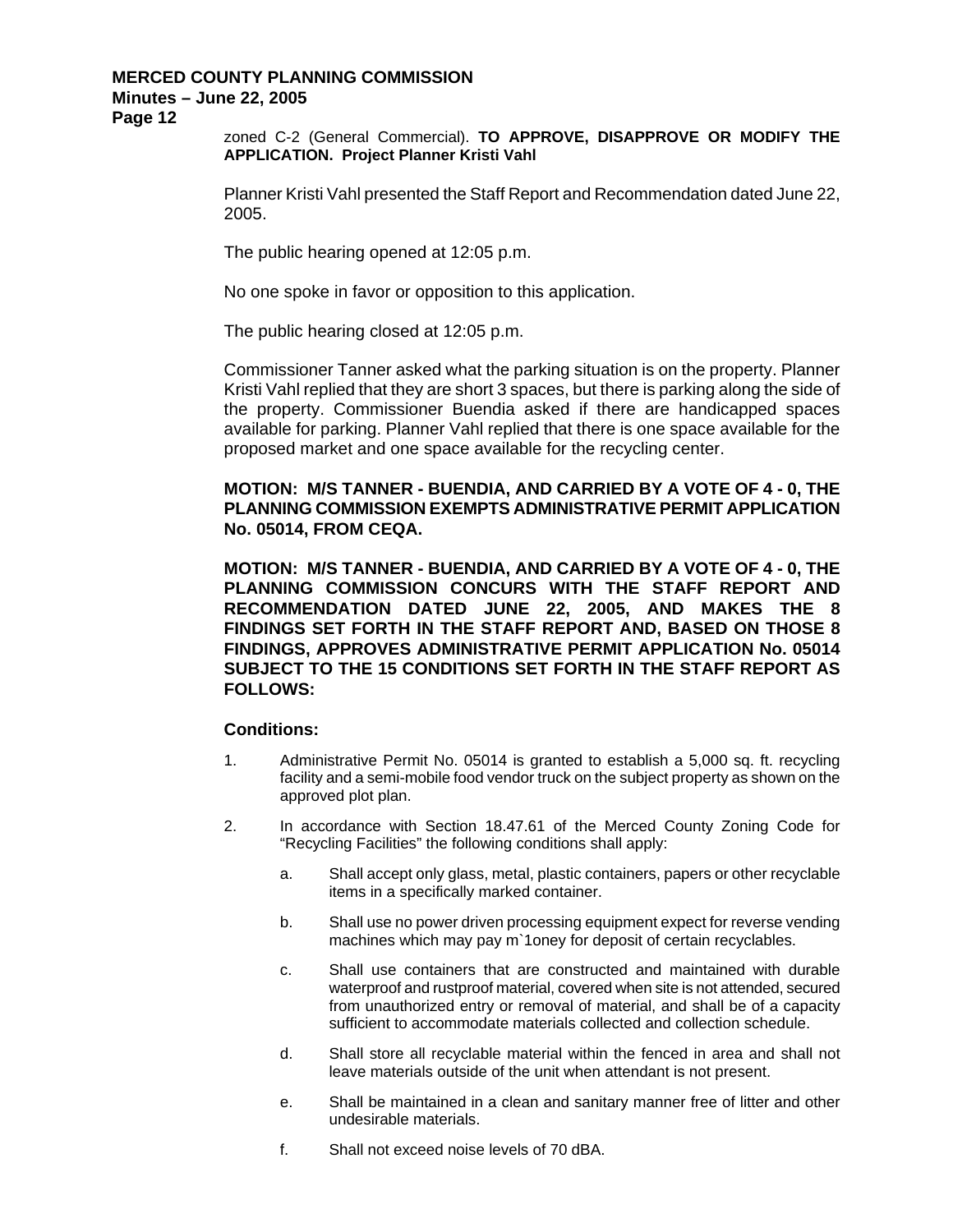- g. Collection containers, site fencing, and signage shall be of such color and design so as to be compatible with and to harmonize with the surrounding uses and neighborhood.
- h. Containers shall be clearly marked to identify the name and telephone number of the facility operator and the hours of operation and display a notice stating that no material shall be left outside those recycling enclosure containers.
- 3. The proposed fence surrounding the recycling center shall be constructed of a material that will screen activities within; covered chain link will be adequate.
- 4. Proposed signage shall follow the specific standards set forth in Section 18.47.61(m) of the Merced County Zoning Code
- 5. The application shall comply with all applicable regulations administered by the County. These regulations shall include, but not be limited to standards administered by the County Fire, Health, Planning and Public Works Departments.
- 6. All development on the project property shall be constructed and thereafter maintained and operated in accordance with the conditions of this permit and approved plot plan. The Planning and Community Development Director may approve minor modifications to the application.
- 7. The structures and activities shall not divert vehicles and/or pedestrians from normal circulation patterns, block visibility to adjacent existing approved activities, or
- 8. The applicant shall comply with the Merced County Zoning Code Development Standards required for Semi-Mobile Food Vendors (§18.47.79.D) including, but not limited to the following:
	- a. Semi mobile food vendors shall comply with the development standards of the C-2 zone related to setbacks and paved parking. No additional signs other than those painted on the vehicle shall be permitted.
	- b. The operating hours shall be from 7:00 am to 9:00 pm daily, including Saturday and Sundays; however, the mobile food vendor hours shall not at any time exceed the market hours.
	- c. There shall be adequate trash receptacles adjacent to the vehicle.
	- d. The site shall be kept clean and free of litter at all times. Trash and garbage shall be removed from the site at the end of each day.
	- e. Wastewater generated by this use shall not be released on-site or into any storm drainage or irrigation system.
	- f. Grease shall be disposed per requirements of the Division of Environmental Health.
	- g. The vehicle shall be self contained for potable water, waste water, and power. Electrical connections to adjacent businesses may be permitted if approved by the County Building Division as meeting County Codes.
	- h. A copy of the Administrative Permit shall be kept with the operator at all times and shall not be transferable to another operator.
- 9. Three parking spaces for the recycling facility shall be provided per the requirements of the Merced County Zone Code. A minimum of 15 spaces shall be provided for the market and semi-mobile food vendor.
- 10. The Division of Environmental Health requires that the Mobile Food reparation Unit obtain the necessary (Health) permit to operate a vehicle in accordance with the California Retail Uniform Food Facilities Law.
- 11. During all hours of operation, the staff must have access to a restroom, which has been approved by Environmental Health Division. The restroom must be within 200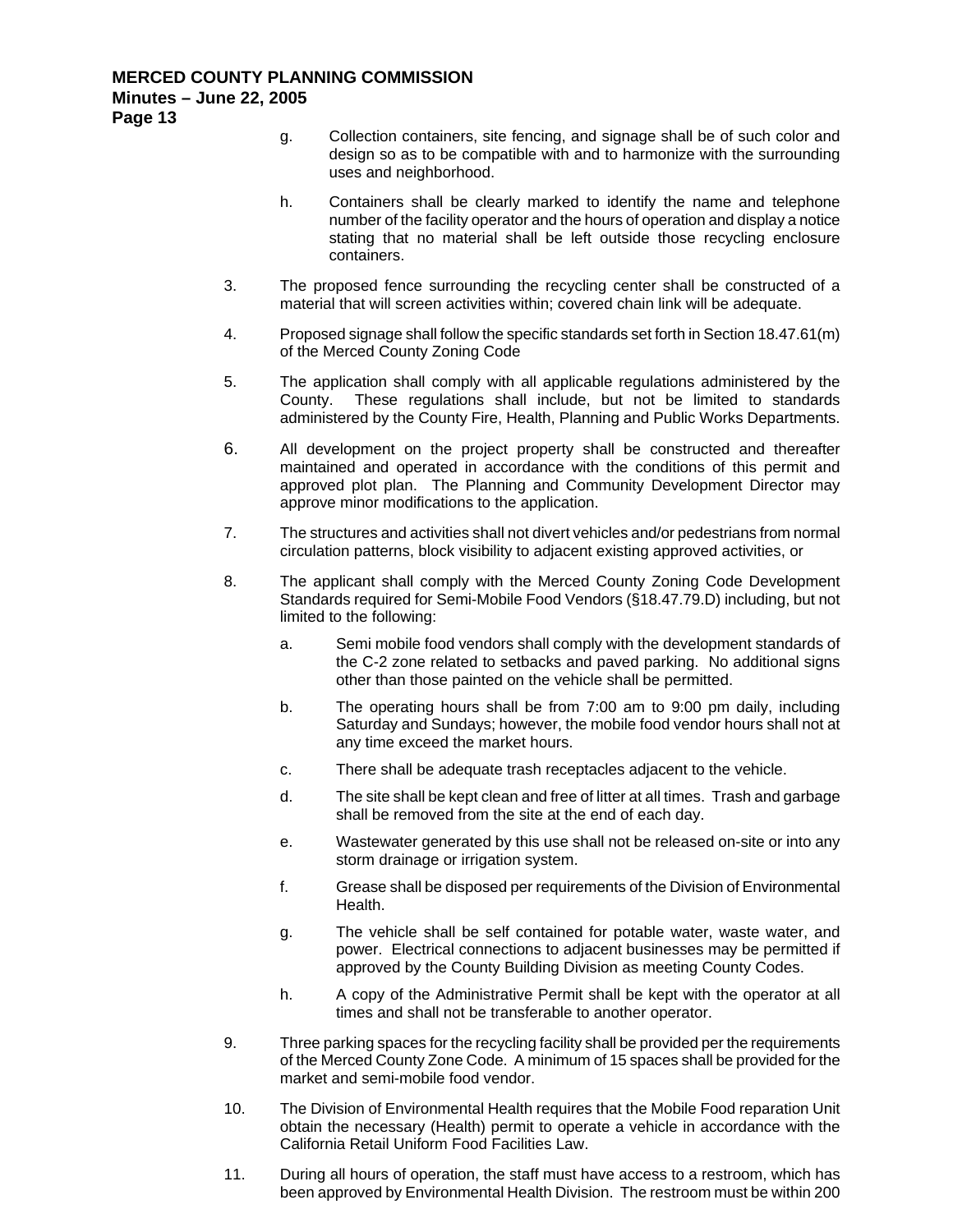feet walking distance of the vehicle. The vehicle operator must have written authorization for use of the restroom.

- 12. The operator(s) shall maintain a portable fire extinguisher rated a minimum of 2-A, 10-B:C at the site during all hours of operation.
- 13. After final sale of the project site is completed between the existing owner and the applicants, the applicants (new owners) shall apply for a property line adjustment so that the market, recycling facility, and mobile food vendor are located on one parcel.
- 14. The project shall comply with the Standard Conditions in Planning Commission Resolution No. 97-1 (attached).
- 15. For the purpose of mitigation and/or condition monitoring, an inspection fee in the amount of **\$192.00** shall be required. This fee shall be paid prior to initiation of the business.
- **I. MINOR SUBDIVISION APPLICATION No. 05028 Frank and Delores Neves -** To divide an 87 acre parcel into two parcels; Parcel No.  $1 = 63.34$  acres and Parcel No.  $2 = 23.97$  acres. The project is located on the west side of Box Car Road, 2000 feet north of Highway 152 in the Los Banos area, designated Agricultural in the General Plan and zoned A-1 (General Agricultural). **TO APPROVE, DISAPPROVE OR MODIFY THE APPLICATION. Project Planner Jeff Wilson**

Planner Jeff Wilson presented the Staff Report and Recommendation dated June 22, 2005.

The public hearing opened at 12:15 p.m.

Larry Bowers, of B.C.A, and representing the applicant, stated that he had no comments on this application except that the 23 acres is actually closer to 20 acres in size.

Commissioner Tanner asked how the parcel is irrigated.

Frank Neves, applicant, stated that the project is irrigated from north to south.

Diana Westmoreland-Pedrozo, Merced County Farm Bureau, states that she is against the premature parcelization of agricultural land. The General Plan needs to be updated.

The public hearing closed at 12:18 p.m.

# **MOTION: M/S TANNER - BUENDIA, AND CARRIED BY A VOTE OF 4 - 0, THE PLANNING COMMISSION EXEMPTS MINOR SUBDIVISION APPLICATION No. 05028, FROM CEQA.**

**MOTION: M/S TANNER - BUENDIA, AND CARRIED BY A VOTE OF 4 - 0, THE PLANNING COMMISSION CONCURS WITH THE STAFF REPORT AND RECOMMENDATION DATED JUNE 22, 2005, AND MAKES THE 15 FINDINGS SET FORTH IN THE STAFF REPORT AND, BASED ON THOSE 15 FINDINGS, APPROVES MINOR SUBDIVISION APPLICATION No. 05028 SUBJECT TO THE 2 CONDITIONS SET FORTH IN THE STAFF REPORT AS FOLLOWS:**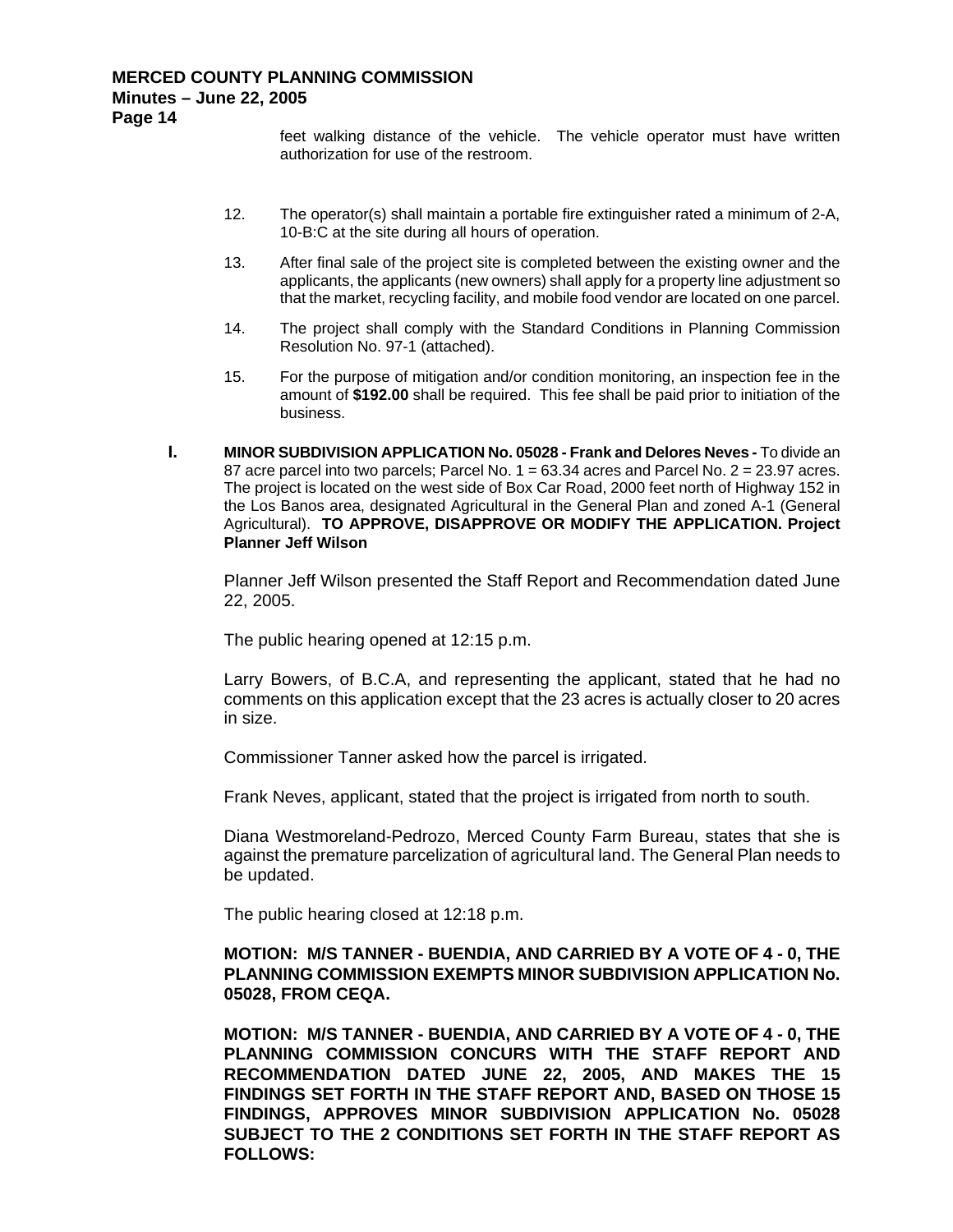#### **Conditions:**

- 1. A parcel map, including all parcels involved, shall be recorded within two (2) years of the Planning Commission approval date as required by the Subdivision Map Act and Merced County Subdivision Code.
- 2. A Right-to-Farm Certificate shall be placed on the parcel map notifying the potential buyers of the resulting parcels that the subject property is in the vicinity of active farming operations and residents may be subject to inconveniences or discomforts resulting from the pursuit of agricultural operation.
- **J. MAJOR SUBDIVISION APPLICATION No. 03012 San Luis Ranch (Phase I) To divide** 237 acres into 229 residential lots and a remainder parcel on property located east of State Highway 33, approximately ½ mile south of Henry Miller Road on land designated as Low Density Residential in the Santa Nella Community Specific Plan and zoned R-1-5000 (Single Family Residential). **TO APPROVE, DISAPPROVE OR MODIFY THE APPLICATION. Project Planner Robert King**

Planner Robert King presented the Staff Report and Recommendation dated June 22, 2005. He also added that there needs to be modifications made to Condition #3, Condition #7, Condition #12 and Condition #16. (see attached conditions below for wording).

The public hearing opened at 12:34 p.m.

Richard Strong, representing the applicant, stated that he is available for any questions and he is in concurrence with the proposed changes in the language for Condition #3, 7, 12 & 16.

Diane Westmoreland-Pedrozo, Merced County Farm Bureau, stated that she is concerned with building more homes not connected to jobs. She feels this will create a commuter community.

William Nicholson, Planning Director, explained that the Plan is actually bringing more houses to the area that people commute to. They are not too worried about the jobs coming with the housing.

The public hearing closed at 12:39 p.m.

**MOTION: M/S TANNER - MOBLEY, AND CARRIED BY A VOTE OF 3 - 0, CHAIRMAN SLOAN ABSTAINED FROM VOTING, THE PLANNING COMMISSION EXEMPTS MAJOR SUBDIVISION APPLICATION No. 03012 FROM CEQA.** 

**MOTION: M/S TANNER - MOBLEY, AND CARRIED BY A VOTE OF 3 - 0, CHAIRMAN SLOAN ABSTAINED FROM VOTING THE PLANNING COMMISSION CONCURS WITH THE STAFF REPORT AND RECOMMENDATION DATED JUNE 22, 2005, AND MAKES THE 9 FINDINGS SET FORTH IN THE STAFF REPORT AND, BASED ON THOSE 9 FINDINGS, APPROVES MAJOR SUBDIVISION APPLICATION No. 03012 SUBJECT TO THE 17 CONDITIONS WITH MODIFICATIONS BEING MADE TO CONDITION #3, #7, #12 AND #16 AS SET FORTH IN THE STAFF REPORT AS FOLLOWS:**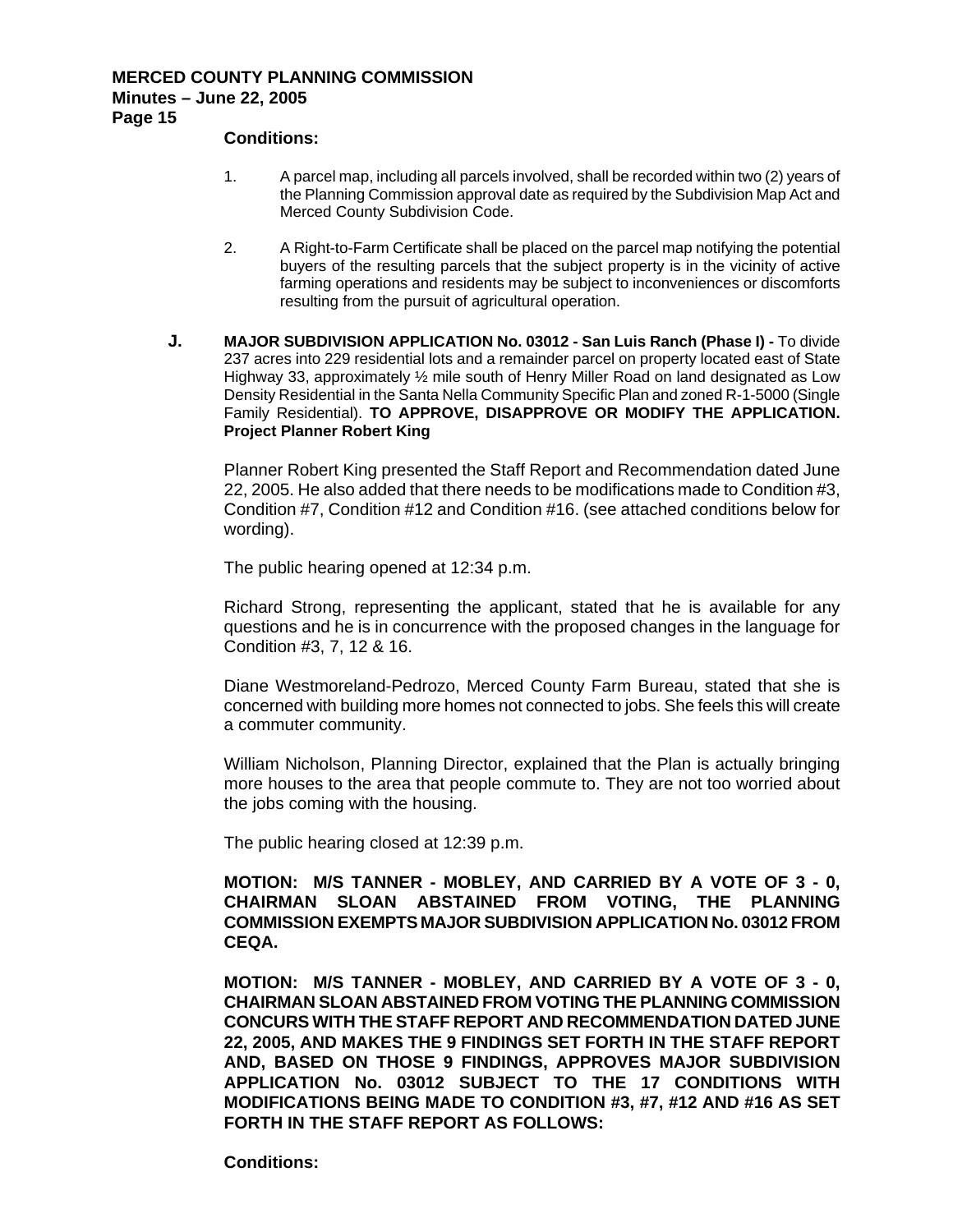- 1. A Final Map shall be recorded within two years of the Planning Commission approval date as required by the Merced County Subdivision Code.
- 2. Prior to the issuance of building permits the applicant shall provide the Planning and Community Development Department evidence that school development fees have been resolved to the satisfaction of the Gustine Unified School District. .
- 3. No grading shall be undertaken for the subdivision until completion of the following steps which partially implement the EIR on the Santa Nella Community Specific Plan:
	- a. The Habitat Conservation Plan (HCP) for the site has been approved by the US Fish & Wildlife Service;
	- b. On-site Kit Fox corridor easements have been granted and funding has been deposited to ensure the property management and maintenance of these corridors as outline in the HCP;
	- c. The applicant demonstrate a good faith effort to enter into a Memorandum of Understanding (MOU) with the US Fish & Wildlife Service, State Department of Fish & Game, and various State and Federal agencies to ensure the long term management of the Kit Fox corridors. This MOU is anticipated to be completed in approximately 12 months.
- 4. Prior to the Recordation of the Final Map the applicant shall provide the Planning and Community Development Department with "Can and Will Serve Letters" from both the San Luis Water District and the Santa Nella County Water District.
- 5. A noise study shall be prepared prior to recordation of the final map to determine whether projected noise levels will exceed 65 dBA Ldn. If sound exceed 65 dBA, measures to reduce noise levels (screening or increased setbacks) shall be identified and implemented as part of the project, and identified on the subdivision improvement plans. Sound alteration measures along Highway 33 shall incorporate landscaping improvements consistent with the guidelines in the Santa Nella CSP.
- 6. Satisfy Improvement Level 1 requirements as set forth in Chapter 16.08 of the Merced County Code.
- 7. Release and relinquish all abutters' rights of access to and from the frontage as directed by the Public Works Roads Division.
- 8. Not withstanding Condition No. 3, all lot and street grading shall be completed prior to issuance of any building permits. The developer shall enter into an agreement with Public works that no occupancy shall take place until such time as all improvements are completed.
- 9. The developer shall provide for the centerline striping of Vera Cruz Drive at its intersection with State Highway 33.
- 10. The developer is obligated to comply with Federal Regulations for storm